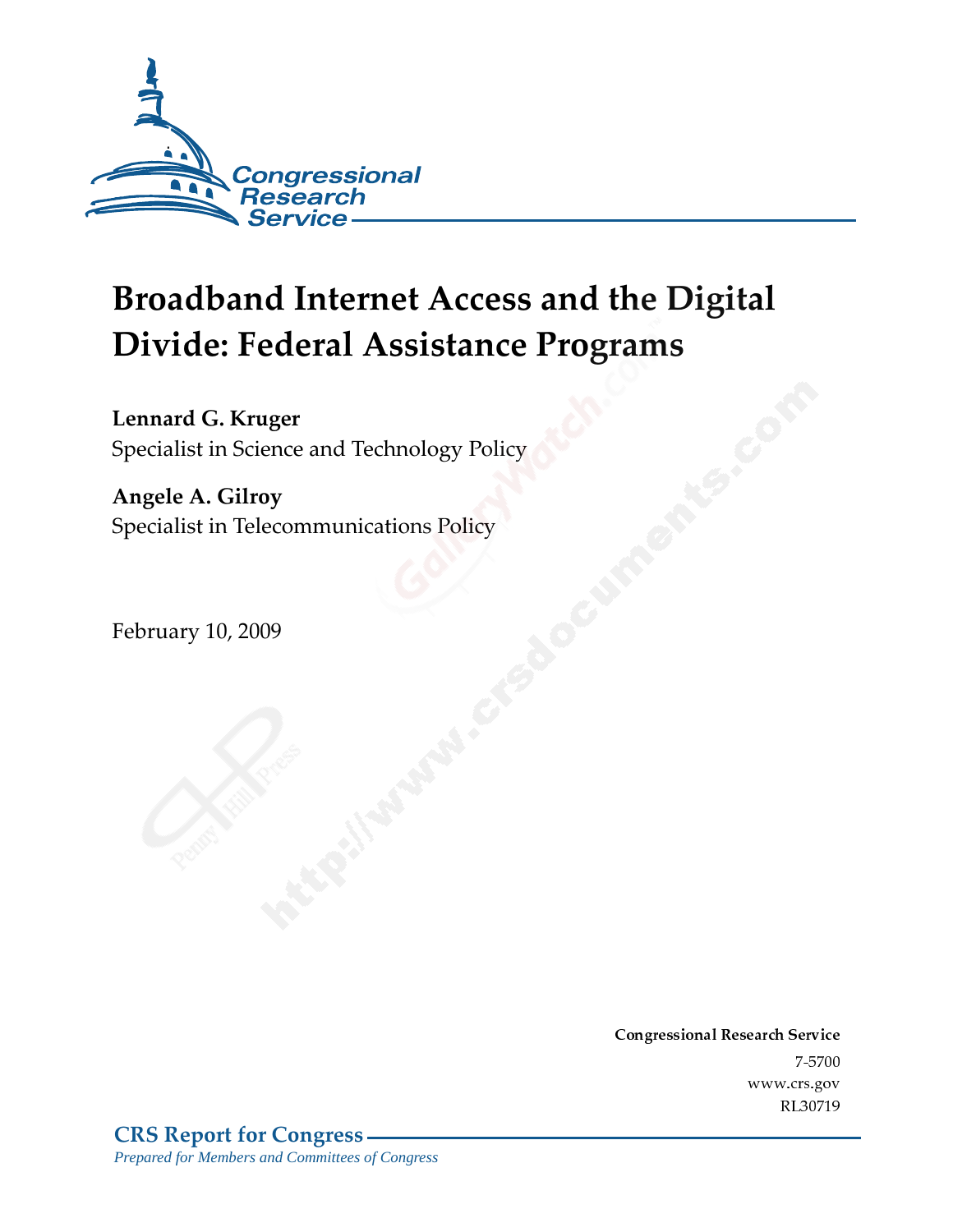## Summary

The "digital divide" is a term that has been used to characterize a gap between "information haves and have-nots," or in other words, between those Americans who use or have access to telecommunications technologies (e.g., telephones, computers, the Internet) and those who do not. One important subset of the digital divide debate concerns high-speed Internet access and advanced telecommunications services, also known as *broadband*. Broadband is provided by a series of technologies (e.g., cable, telephone wire, fiber, satellite, wireless) that give users the ability to send and receive data at volumes and speeds far greater than traditional "dial-up" Internet access over telephone lines.

Broadband technologies are currently being deployed primarily by the private sector throughout the United States. While the numbers of new broadband subscribers continue to grow, studies and data suggest that the rate of broadband deployment in urban and high income areas are outpacing deployment in rural and low-income areas. Some policymakers, believing that disparities in broadband access across American society could have adverse economic and social consequences on those left behind, assert that the federal government should play a more active role to avoid a "digital divide" in broadband access. One approach is for the federal government to provide financial assistance to support broadband deployment in unserved and underserved areas.

Economic stimulus legislation considered by the  $111<sup>th</sup>$  Congress includes provisions that would provide federal financial assistance for broadband deployment. On January 28, 2009, the House passed H.R. 1, the American Recovery and Reinvestment Bill of 2009, which would provide \$6 billion to support deployment of broadband and wireless services in rural, unserved, and underserved areas of the nation. Of the total, \$2.825 billion would be provided to the Rural Utilities Service (RUS) of the Department of Agriculture, and \$3.175 billion to the National Telecommunications and Information Administration (NTIA) of the Department of Commerce. On February 7, 2009, a substitute amendment to H.R. 1 (S.Amdt. 570) was submitted in the Senate. S.Amdt. 570 would provide \$7 billion to NTIA for establishment of a national broadband service development and expansion program called the Broadband Technology Opportunities Program. S.Amdt. 570 also includes an investment tax credit for qualified broadband expenditures. The Senate passed H.R. 1, as amended by S.Amdt. 570, on February 10, 2009.

Meanwhile, it is expected that the Obama Administration will ultimately develop a national broadband policy or strategy that will seek to reduce or eliminate the "digital divide" with respect to broadband. It is likely that elements of a national broadband policy, in tandem with broadband investment measures in the American Recovery and Reinvestment stimulus package, will significantly shape and possibly expand federal policies and programs to promote broadband deployment and adoption. A key issue is how to strike a balance between providing federal assistance for unserved and underserved areas where the private sector may not be providing acceptable levels of broadband service, while at the same time minimizing any deleterious effects that government intervention in the marketplace may have on competition and private sector investment.

This report will be updated as events warrant.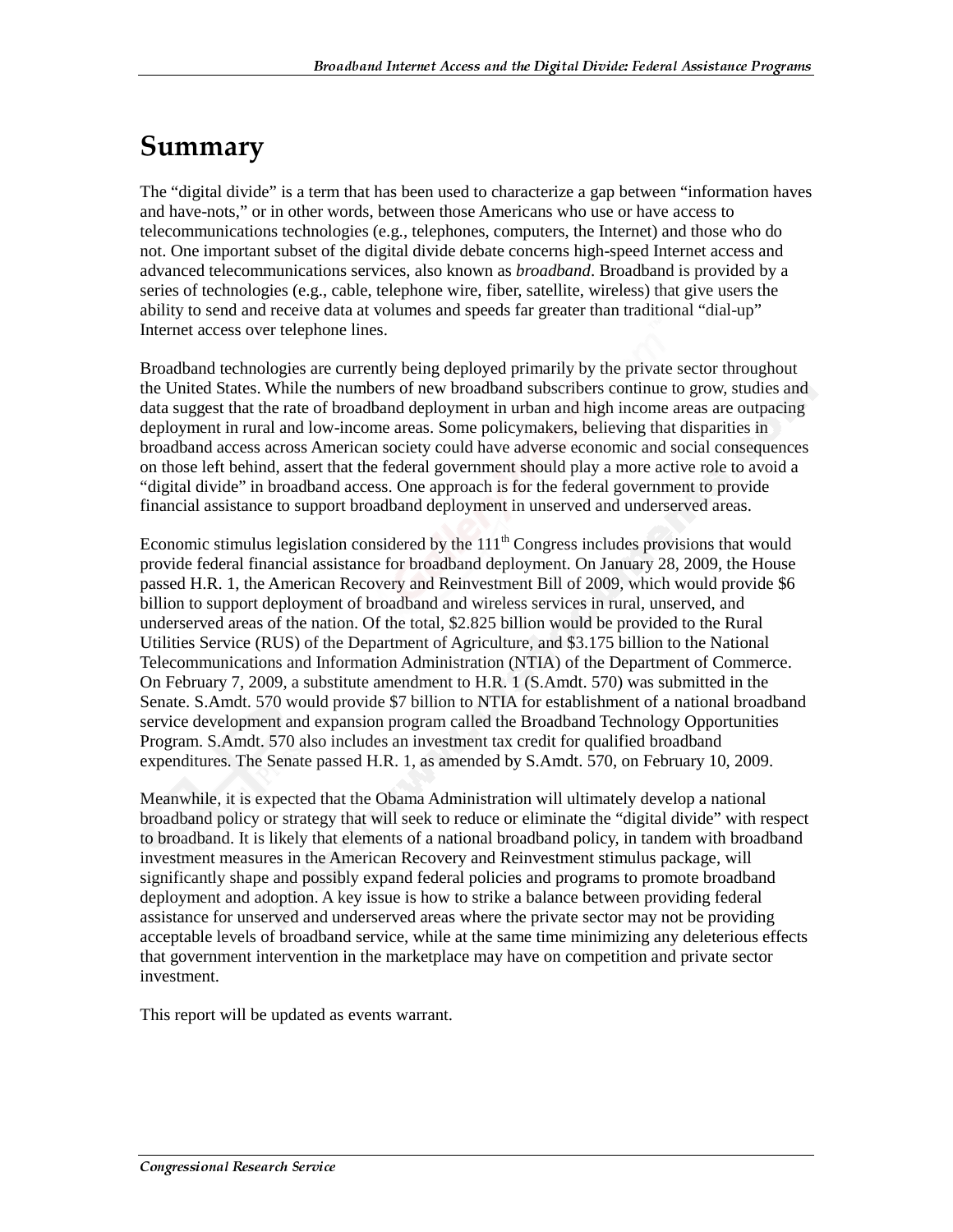## Contents

| <b>Tables</b>                                                                                                                                                                                                                                              |                                                                                                                                                                                                                                                                                                  |
|------------------------------------------------------------------------------------------------------------------------------------------------------------------------------------------------------------------------------------------------------------|--------------------------------------------------------------------------------------------------------------------------------------------------------------------------------------------------------------------------------------------------------------------------------------------------|
| $\pi$ 11 1 0 1 $\pi$ 1 1 1 $\pi$ 1 $\pi$ 1 $\pi$ 1 $\pi$ 1 $\pi$ 1 $\pi$ 1 $\pi$ 1 $\pi$ 1 $\pi$ 1 $\pi$ 1 $\pi$ 1 $\pi$ 1 $\pi$ 1 $\pi$ 1 $\pi$ 1 $\pi$ 1 $\pi$ 1 $\pi$ 1 $\pi$ 1 $\pi$ 1 $\pi$ 1 $\pi$ 1 $\pi$ 1 $\pi$ 1 $\pi$ 1 $\pi$ 1 $\pi$ 1 $\pi$ 1 | $\mathbf{r}$ and $\mathbf{r}$ and $\mathbf{r}$ and $\mathbf{r}$ and $\mathbf{r}$ and $\mathbf{r}$ and $\mathbf{r}$ and $\mathbf{r}$ and $\mathbf{r}$ and $\mathbf{r}$ and $\mathbf{r}$ and $\mathbf{r}$ and $\mathbf{r}$ and $\mathbf{r}$ and $\mathbf{r}$ and $\mathbf{r}$ and $\mathbf{r}$ and |

### **Tables**

| Table 1. Selected Federal Domestic Assistance Programs Related to Telecommunications |  |
|--------------------------------------------------------------------------------------|--|
|                                                                                      |  |
|                                                                                      |  |

### Contacts

|--|--|--|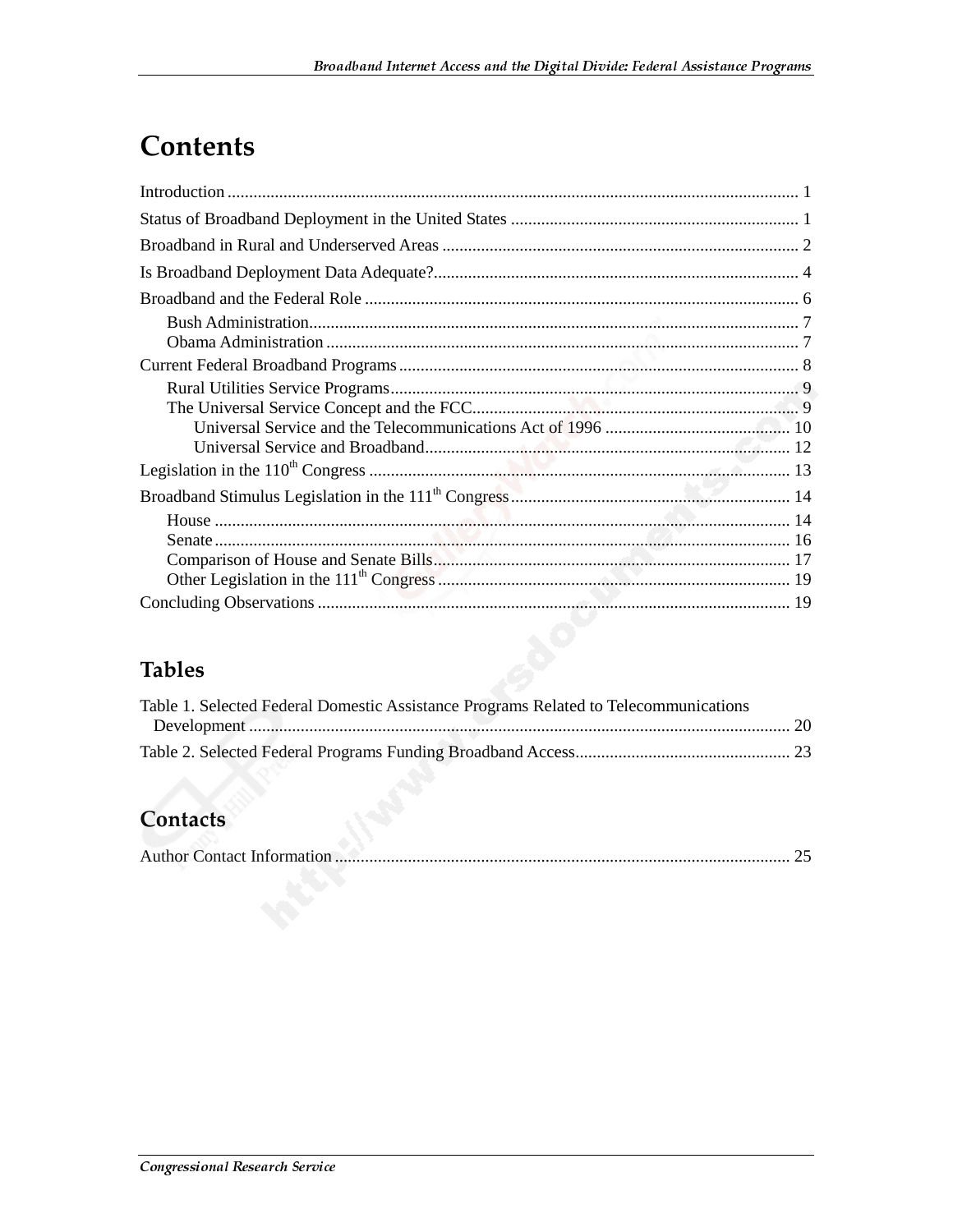## <u>Introduction</u>

The "digital divide" is a term used to describe a perceived gap between perceived "information haves and have-nots," or in other words, between those Americans who use or have access to telecommunications technologies (e.g., telephones, computers, the Internet) and those who do not.<sup>1</sup> Whether or not individuals or communities fall into the "information haves" category depends on a number of factors, ranging from the presence of computers in the home, to training and education, to the availability of affordable Internet access.

Broadband technologies are currently being deployed primarily by the private sector throughout the United States. While the numbers of new broadband subscribers continue to grow, studies and data suggest that the rate of broadband deployment in urban and high income areas are outpacing deployment in rural and low-income areas. Some policymakers, believing that disparities in broadband access across American society could have adverse economic and social consequences on those left behind, assert that the federal government should play a more active role to avoid a "digital divide" in broadband access. One approach is for the federal government to provide financial assistance to support broadband deployment in unserved and underserved areas.

## **Status of Broadband Deployment in the United States**

Prior to the late 1990s, American homes accessed the Internet at maximum speeds of 56 kilobits per second by dialing up an Internet Service Provider (such as AOL) over the same copper telephone line used for traditional voice service. A relatively small number of businesses and institutions used broadband or high speed connections through the installation of special "dedicated lines" typically provided by their local telephone company. Starting in the late 1990s, cable television companies began offering cable modem broadband service to homes and businesses. This was accompanied by telephone companies beginning to offer DSL service (broadband over existing copper telephone wireline). Growth has been steep, rising from 2.8 million high speed lines reported as of December 1999, to 121.2 million lines as of December 31, 2007. Of the 121.2 million high speed lines reported by the FCC, 74.0 million serve residential users.<sup>2</sup> Since the deployment of residential broadband in the United States, the primary residential broadband technologies deployed continue to be cable modem and DSL. A distinction is often made between "current generation" and "next generation" broadband (commonly referred to as next generation networks or NGN). "Current generation" typically refers to currently deployed cable, DSL, and many wireless systems, while "next generation" refers to dramatically faster download and upload speeds offered by fiber technologies and also potentially by future generations of cable, DSL, and wireless technologies.<sup>3</sup> In general, the greater the download and

<sup>&</sup>lt;sup>1</sup> The term "digital divide" can also refer to international disparities in access to information technology. This report focuses on domestic issues only.

<sup>2</sup> FCC, *High-Speed Services for Internet Access: Status as of December 31, 2007,* January 2009. Available at http://hraunfoss.fcc.gov/edocs\_public/attachmatch/DOC-287962A1.pdf.

<sup>&</sup>lt;sup>3</sup> Initially, and for many years following, the FCC defined broadband (or more specifically "high-speed lines") as over 200 kilobits per second (kbps) in at least one direction, which was roughly four times the speed of conventional dialup Internet access. In recent years, the 200 kbps threshold was considered too low, and on March 19, 2008, the FCC adopted a report and order (FCC 08-89) establishing new categories of broadband speed tiers for data collection (continued...)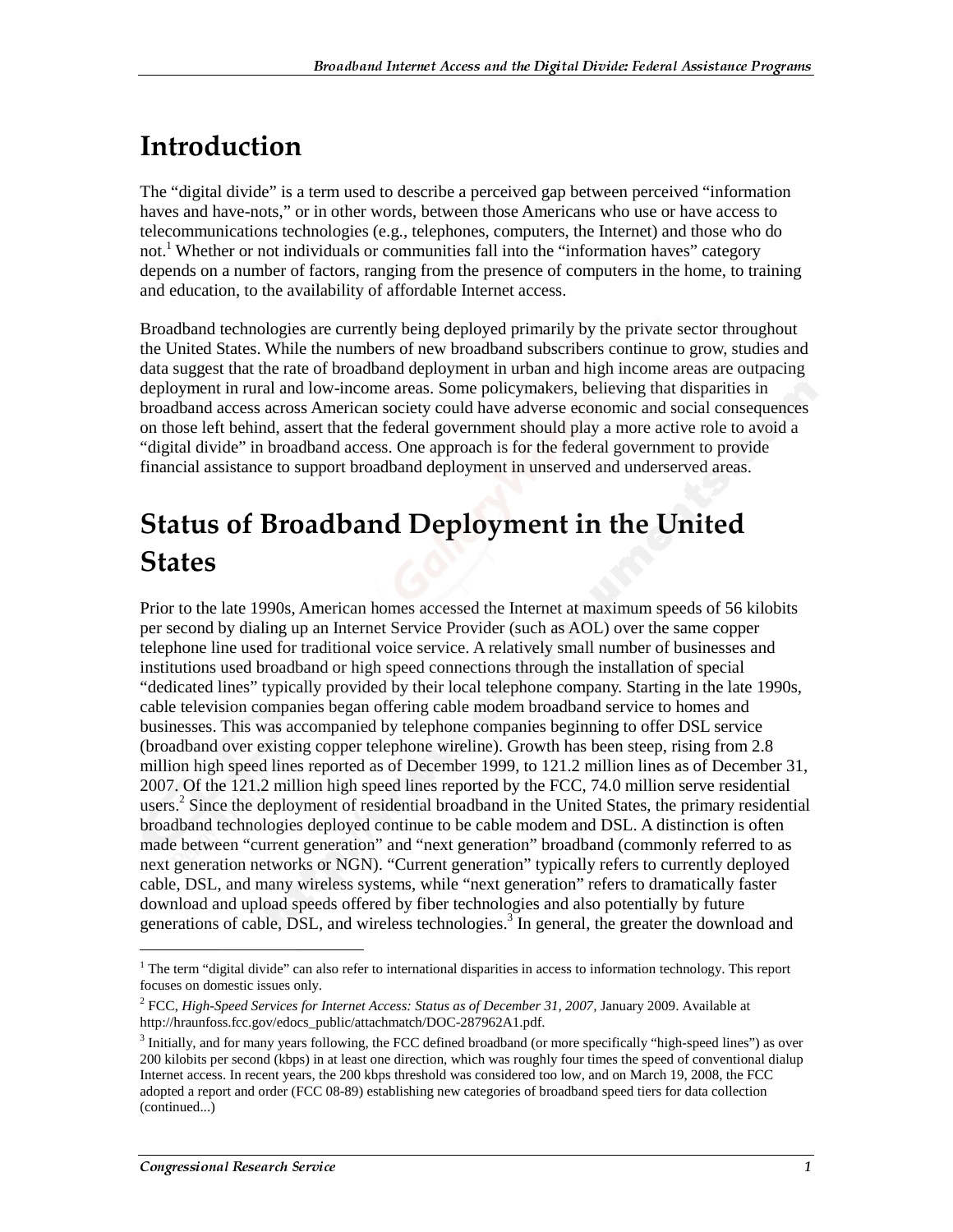upload speeds offered by a broadband connection, the more sophisticated (and potentially valuable) the application that is enabled.

December 2008 survey data from the Pew Internet and American Life Project found that 57% of Americans have broadband at home.<sup>4</sup> It is estimated that less than 10% of U.S. households have no access to any broadband provider whatsoever (not including satellite).<sup>5</sup> While the broadband *adoption* or *penetration* rate stands at close to 60% of U.S. households, broadband *availability* is much higher, at more than 90% of households. Thus, approximately 30% of households have access to some type of terrestrial (non-satellite) broadband service, but do not choose to subscribe. According to the FCC, possible reasons for the gap between broadband availability and subscribership include the lack of computers in some homes, price of broadband service, lack of content, and the availability of broadband at work.<sup>6</sup> According to Pew, non-broadband users tend to be older, have lower incomes, have trouble using technology, and may not see the relevance of using the Internet to their lives. Between 2007 and 2008, low income Americans (under \$20,000 annual income) and African Americans showed no significant growth in home broadband adoption after strong growth in previous years.<sup>7</sup> Pew also found that about one-third of adults without broadband cite price and availability as the reasons why they don't have broadband in their homes, while two-thirds cite reasons such as usability and relevance.<sup>8</sup>

## Broadband in Rural and Underserved Areas<sup>9</sup>

While the number of new broadband subscribers continues to grow, the rate of broadband deployment in urban and high income areas appears to be outpacing deployment in rural and lowincome areas. While there are many examples of rural communities with state of the art telecommunications facilities, $10$  recent surveys and studies have indicated that, in general, rural areas tend to lag behind urban and suburban areas in broadband deployment. Data (2008) from the Pew Internet & American Life Project indicate that while broadband adoption is growing in urban, suburban, and rural areas, broadband users make up larger percentages of urban and

(...continued)

purposes. Specifically, 200 kbps to 768 kbps will be considered "first generation," 768 kbps to 1.5 Mbps as "basic broadband tier 1," and increasingly higher speed tiers as broadband tiers 2 through 7 (tier seven is greater than or equal to 100 Mbps in any one direction). Tiers can change as technology advances.

<sup>&</sup>lt;sup>4</sup> Horrigan, John, Pew Internet & American Life Project, "Barriers to Broadband Adoption - The User Perspective," December 19, 2008, available at http://otrans.3cdn.net/fe2b6b302960dbe0d7\_bqm6ib242.pdf.

<sup>5</sup> S. Derek Turner, Free Press, *Down Payment on Our Digital Future*, December 2008, p. 8.

<sup>6</sup> Federal Communications Commission, *Fourth Report to Congress*, "Availability of Advanced Telecommunications Capability in the United States," GN Docket No. 04-54, FCC 04-208, September 9, 2004, p. 38. Available at http://hraunfoss.fcc.gov/edocs\_public/attachmatch/FCC-04-208A1.pdf.

<sup>&</sup>lt;sup>7</sup> "Barriers to Broadband Adoption – The User Perspective," p. 1.

<sup>&</sup>lt;sup>8</sup> Horrigan, John, Pew Internet & American Life Project, "Obama's Online Opportunities II: If You Build It Will They Log On?" January 21, 2009, available at http://www.pewinternet.org/pdfs/PIP\_Broadband%20Barriers.pdf.

<sup>&</sup>lt;sup>9</sup> For more information on rural broadband and broadband programs at the Rural Utilities Service, see CRS Report RL33816, *Broadband Loan and Grant Programs in the USDA's Rural Utilities Service*, by Lennard G. Kruger**.**

<sup>&</sup>lt;sup>10</sup> See for example: National Exchange Carrier Association (NECA), Trends 2006: Making Progress With Broadband, 2006, 26 p. Available at http://www.neca.org/media/trends\_brochure\_website.pdf.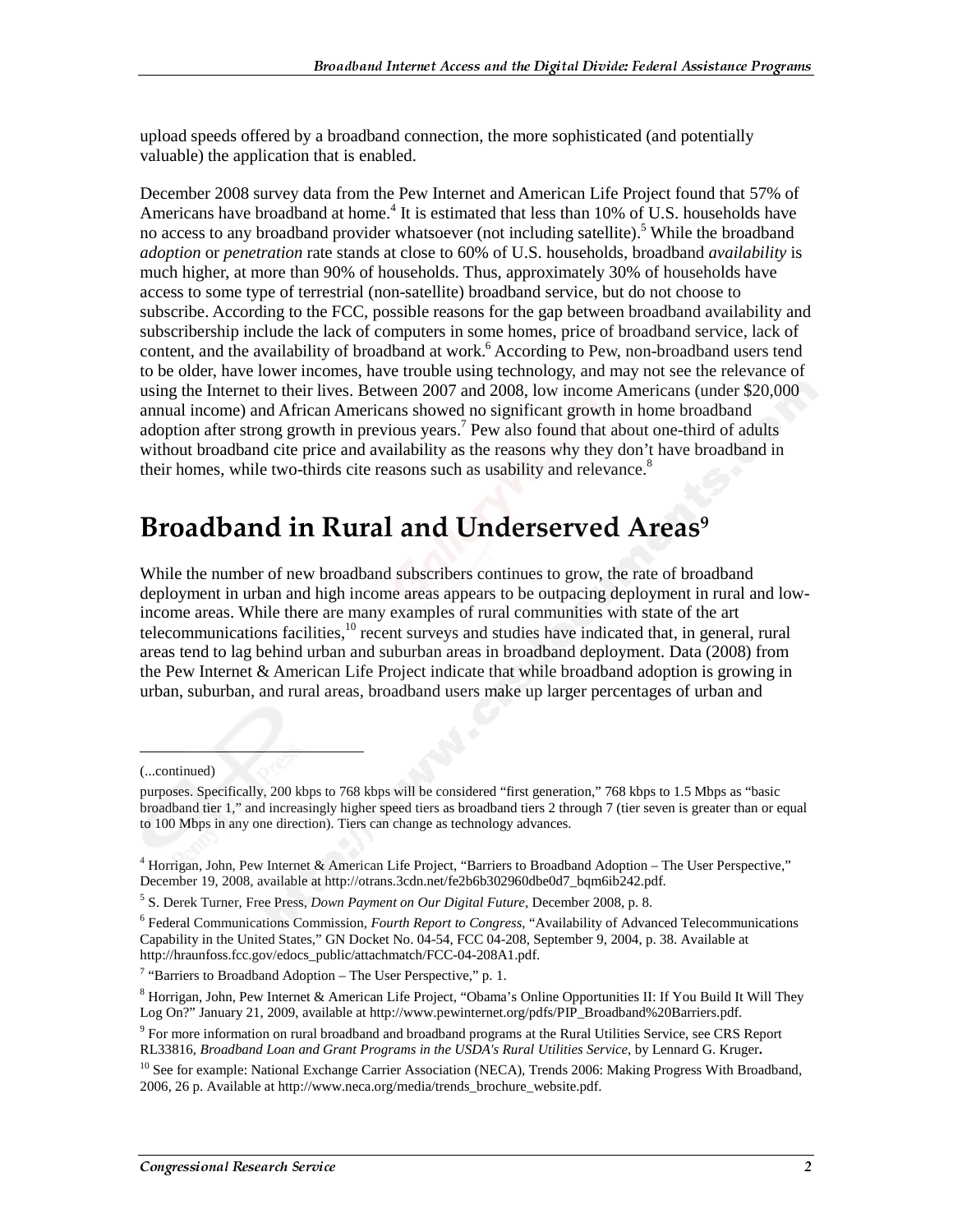suburban users than rural users. Pew found that the percentage of all U.S. adults with broadband at home is 60% for suburban areas, 57% for urban areas, and 38% for rural areas.<sup>11</sup>

Similarly, according to the latest FCC data on the deployment of high-speed Internet connections (released January 2009), high-speed subscribers were reported in 99% of the most densely populated zip codes, as opposed to 90% of zip codes with the lowest population densities. For zip codes ranked by median family income, high-speed subscribers were reported present in 99% of the top one-tenth of zip codes, as compared to 92% of the bottom one-tenth of zip codes.<sup>12</sup>

The comparatively lower population density of rural areas is likely the major reason why broadband is less deployed than in more highly populated suburban and urban areas. Particularly for wireline broadband technologies—such as cable modem and DSL—the greater the geographical distances among customers, the larger the cost to serve those customers. Thus, there is often less incentive for companies to invest in broadband in rural areas than, for example, in an urban area where there is more demand (more customers with perhaps higher incomes) and less cost to wire the market area. $^{13}$ 

Some policymakers believe that disparities in broadband access across American society could have adverse consequences on those left behind, and that advanced Internet applications critical for businesses and consumers to engage in e-commerce are increasingly dependent on high speed broadband connections to the Internet. Thus, some say, communities and individuals without access to broadband could be at risk to the extent that e-commerce becomes a critical factor in determining future economic development and prosperity. A February 2006 study done by the Massachusetts Institute of Technology for the Economic Development Administration of the Department of Commerce marked the first attempt to quantitatively measure the impact of broadband on economic growth. The study found that "between 1998 and 2002, communities in which mass-market broadband was available by December 1999 experienced more rapid growth in employment, the number of businesses overall, and businesses in IT-intensive sectors, relative to comparable communities without broadband at that time."<sup>14</sup>

Subsequently, a June 2007 report from the Brookings Institution found that for every one percentage point increase in broadband penetration in a state, employment is projected to increase by 0.2 to 0.3% per year. For the entire U.S. private non-farm economy, the study projected an increase of about  $300,000$  jobs.<sup>15</sup>

Some also argue that broadband is an important contributor to U.S. future economic strength with respect to the rest of the world. According to the International Telecommunications Union, the

1

<sup>11</sup> Horrigan, John B., Pew Internet & American Life Project, *Home Broadband Adoption 2008,* July 2008, p. 3. Available at http://www.pewinternet.org/pdfs/PIP\_Broadband\_2008.pdf.

<sup>12</sup> FCC, *High-Speed Services for Internet Access: Status as of December 31, 2007,* p. 4.

 $<sup>13</sup>$  The terrain of rural areas can also be a hindrance to broadband deployment because it is more expensive to deploy</sup> broadband technologies in a mountainous or heavily forested area. An additional added cost factor for remote areas can be the expense of "backhaul" (e.g., the "middle mile") which refers to the installation of a dedicated line which transmits a signal to and from an Internet backbone which is typically located in or near an urban area.

<sup>14</sup> Gillett, Sharon E., Massachusetts Institute of Technology, *Measuring Broadband's Economic Impact*, report prepared for the Economic Development Administration, U.S. Department of Commerce, February 28, 2006 p. 4.

<sup>15</sup> Crandall, Robert, William Lehr, and Robert Litan, *The Effects of Broadband Deployment on Output and Employment: A Cross-sectional Analysis of U.S. Data*, June 2007, 20 pp. Available at http://www3.brookings.edu/ views/papers/crandall/200706litan.pdf.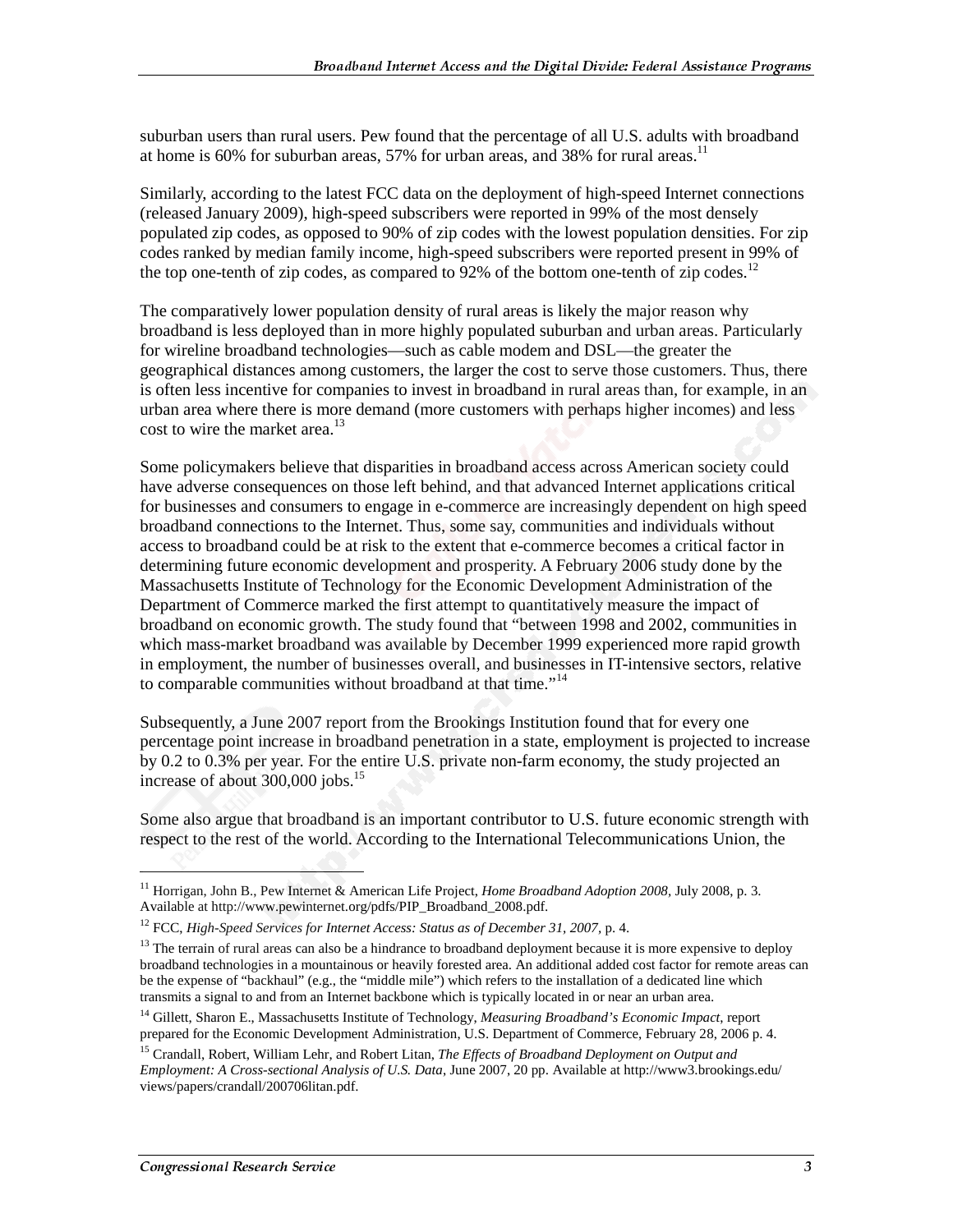U.S. ranks  $24<sup>th</sup>$  worldwide in broadband penetration (subscriptions per 100 inhabitants in 2007).<sup>16</sup> Data from the Organization for Economic Cooperation and Development (OECD) found the U.S. ranking  $15<sup>th</sup>$  among OECD nations in broadband access per 100 inhabitants as of December 2007.<sup>17</sup> By contrast, in 2001 an OECD study found the U.S. ranking  $4<sup>th</sup>$  in broadband subscribership per 100 inhabitants (after Korea, Sweden, and Canada).<sup>18</sup> While many argue that the U.S. declining performance in international broadband rankings is a cause for concern,  $19$ others maintain that the OECD and ITU data undercount U.S. broadband deployment, $^{20}$  and that cross-country broadband deployment comparisons are not necessarily meaningful and inherently problematic.<sup>21</sup> Finally, an issue related to international broadband rankings is the extent to which broadband speeds and prices differ between the U.S. and the rest of the world.<sup>22</sup>

### **Is Broadband Deployment Data Adequate?**

Obtaining an accurate snapshot of the status of broadband deployment is problematic. Anecdotes abound of rural and low-income areas which do not have adequate Internet access, as well as those which are receiving access to high-speed, state-of-the-art connections. Rapidly evolving technologies, the constant flux of the telecommunications industry, the uncertainty of consumer wants and needs, and the sheer diversity and size of the nation's economy and geography make the status of broadband deployment very difficult to characterize. The FCC periodically collects broadband deployment data from the private sector via "FCC Form 477"—a standardized information gathering survey. Statistics derived from the Form 477 survey are published every six months. Additionally, data from Form 477 are used as the basis of the FCC's (to date) five broadband deployment reports.

<sup>&</sup>lt;sup>16</sup> International Telecommunications Union, *Economies by broadband penetration*, 2007. Available at http://www.itu.int/ITU-D/ict/statistics/at\_glance/top20\_broad\_2007.html.

<sup>17</sup> OECD, *OECD Broadband Statistics, December 2007*. Available at http://www.oecd.org/sti/ict/broadband.

<sup>18</sup> OECD, Directorate for Science, Technology and Industry, *The Development of Broadband Access in OECD Countries*, October 29, 2001, 63 pp. For a comparison of government broadband policies, also see OECD, Directorate for Science, Technology and Industry, *Broadband Infrastructure Deployment: The Role of Government Assistance*, May 22, 2002, 42 pp.

<sup>19</sup> See Turner, Derek S., Free Press, *Broadband Reality Check II: The Truth Behind America's Digital Divide*, August 2006, pp 8-11. Available at http://www.freepress.net/files/bbrc2-final.pdf; and Turner, Derek S., Free Press, *'Shooting the Messenger' Myth vs. Reality: U.S. Broadband Policy and International Broadband Rankings*, July 2007, 25 pp., available at http://www.freepress.net/files/shooting\_the\_messenger.pdf.

<sup>20</sup> National Telecommunications and Information Administration, *Fact Sheet: United States Maintains Information and Communication Technology (ICT) Leadership and Economic Strength*, at http://www.ntia.doc.gov/ntiahome/press/ 2007/ICTleader\_042407.html.

<sup>21</sup> See Wallsten, Scott, Progress and Freedom Foundation, *Towards Effective U.S. Broadband Policies*, May 2007, 19 pp. Available at http://www.pff.org/issues-pubs/pops/pop14.7usbroadbandpolicy.pdf. Also see Ford, George, Phoenix Center, *The Broadband Performance Index: What Really Drives Broadband Adoption Across the OECD?*, Phoenix Center Policy Paper Number 33, May 2008, 27 pp; available at http://www.phoenix-center.org/pcpp/PCPP33Final.pdf.

<sup>&</sup>lt;sup>22</sup> See price and services and speed data on OECD Broadband Portal, available at http://www.oecd.org/sti/ict/ broadband; Turner, Derek S., Free Press, *Broadband Reality Check II: The Truth Behind America's Digital Divide*, August 2006, pp 5-9; Kende, Michael, Analysis Consulting Limited, *Survey of International Broadband Offerings*, October 4, 2006, 12 p, available at http://www.analysys.com/pdfs/BroadbandPerformanceSurvey.pdf; and Atkinson, Robert D., The International Technology and Innovation Foundation, *Explaining International Broadband Leadership*, May 2008, 108 p, available at http://www.itif.org/files/ExplainingBBLeadership.pdf.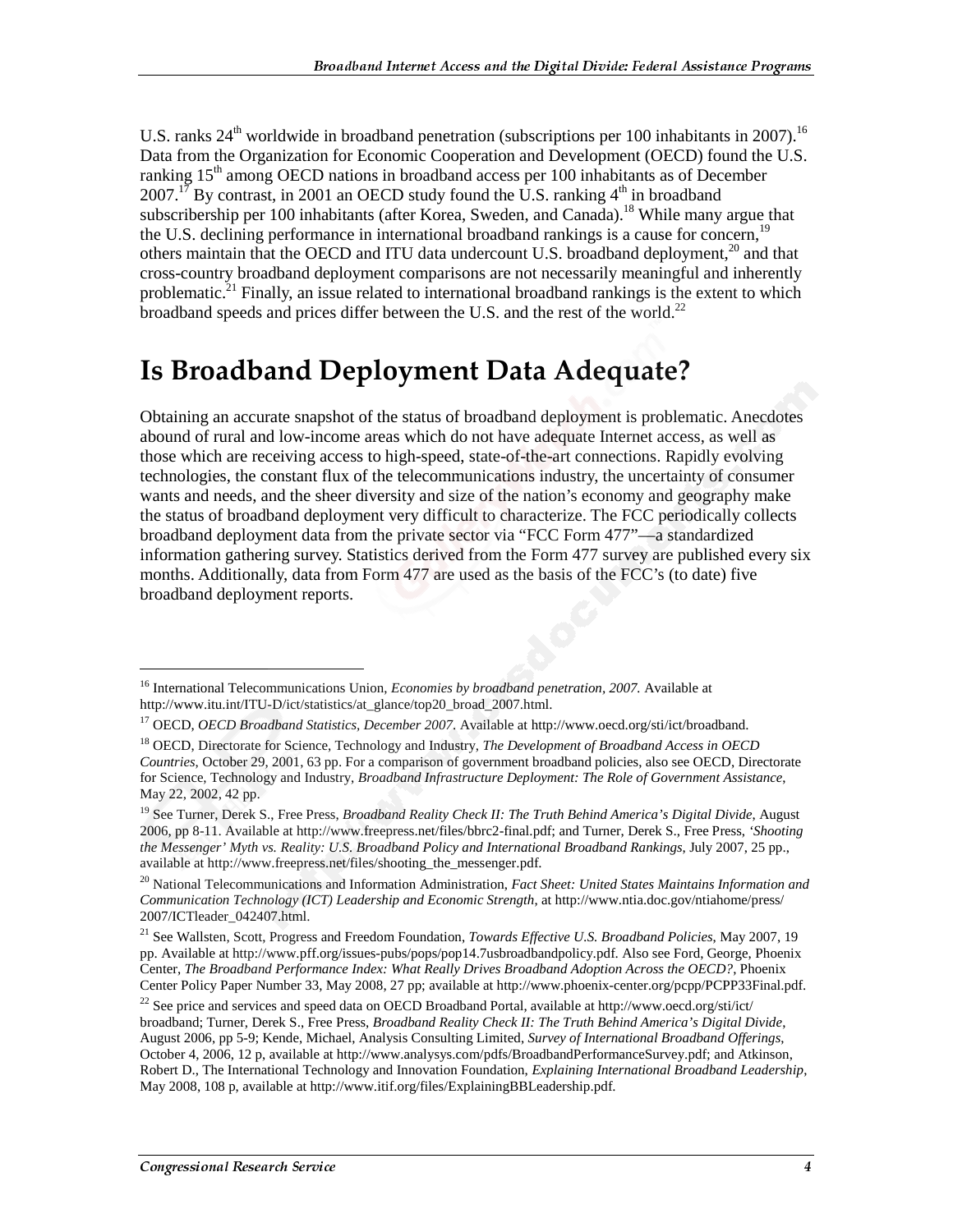The FCC is working to refine the data used in future Reports in order to provide an increasingly accurate portrayal. In its March 17, 2004 Notice of Inquiry for the *Fourth Report*, the FCC sought comments on specific proposals to improve the FCC Form 477 data gathering program.<sup>23</sup> On November 9, 2004, the FCC voted to expand its data collection program by requiring reports from all facilities based carriers regardless of size in order to better track rural and underserved markets, by requiring broadband providers to provide more information on the speed and nature of their service, and by establishing broadband-over-power line as a separate category in order to track its development and deployment. The FCC Form 477 data gathering program was extended for five years beyond its March 2005 expiration date.<sup>24</sup>

The Government Accountability Office (GAO) has cited concerns about the FCC's zip-code level data. Of particular concern is that the FCC will report broadband service in a zip code even if a company reports service to only one subscriber, which in turn can lead to some observers overstating broadband deployment. According to GAO, "the data may not provide a highly accurate depiction of local deployment of broadband infrastructures for residential service, especially in rural areas." The FCC has acknowledged the limitations in its zip code level data.<sup>25</sup>

On April 16, 2007, the FCC announced a Notice of Proposed Rulemaking which sought comment on a number of broadband data collection issues, including how to develop a more accurate picture of broadband deployment; gathering information on price, other factors determining consumer uptake of broadband, and international comparisons; how to improve data on wireless broadband; how to collect information on subscribership to voice over Internet Protocol service (VoIP); and whether to modify collection of speed tier information.<sup>26</sup>

On March 19, 2008, the FCC adopted an Order that substantially expands its broadband data collection capability. Specifically, the Order expands the number of broadband reporting speed tiers to capture more information about upload and download speeds offered in the marketplace, requires broadband providers to report numbers of broadband subscribers by census tract, and improves the accuracy of information collected on mobile wireless broadband deployment. Additionally, in a Further Notice of Proposed Rulemaking, the FCC sought comment on broadband service pricing and availability.<sup>27</sup>

During the  $110<sup>th</sup>$  Congress, state initiatives to collect broadband deployment data in order to promote broadband in underserved areas were viewed as a possible model for governmental efforts to encourage broadband. In particular, an initiative in the Commonwealth of Kentucky—

ļ

<sup>&</sup>lt;sup>23</sup> Federal Communications Commission, *Notice of Inquiry*, "Concerning the Deployment of Advanced Telecommunications Capability to All Americans in a Reasonable and Timely Fashion, and possible Steps to Accelerate Such Deployment Pursuant to Section 706 of the Telecommunications Act of 1996," FCC 04-55, March 17, 2004, p. 6.

<sup>&</sup>lt;sup>24</sup> FCC News Release, *FCC Improves Data Collection to Monitor Nationwide Broadband Rollout*, November 9, 2004. Available at http://hraunfoss.fcc.gov/edocs\_public/attachmatch/DOC-254115A1.pdf.

<sup>&</sup>lt;sup>25</sup> U.S. Government Accountability Office, *Broadband Deployment is Extensive throughout the United States, but It Is Difficult to Assess the Extent of Deployment Gaps in Rural Areas*, GAO-06-426, May 2006, p. 3.

<sup>26</sup> Federal Communications Commission, *Notice Proposed Rulemaking*, "Development of Nationwide Broadband Data to Evaluate Reasonable and Timely Deployment of Advanced Services to All Americans, Improvement of Wireless Broadband Subscribership Data, and Development of Data on Interconnected Voice Over Internet Protocol (VoIP) Subscribership," WC Docket No. 07-38, FCC 07-17, released April 16, 2007, 56 pp.

<sup>&</sup>lt;sup>27</sup> FCC, News Release, "FCC Expands, Improves Broadband Data Collection," March 19, 2008. Available at http://hraunfoss.fcc.gov/edocs\_public/attachmatch/DOC-280909A1.pdf.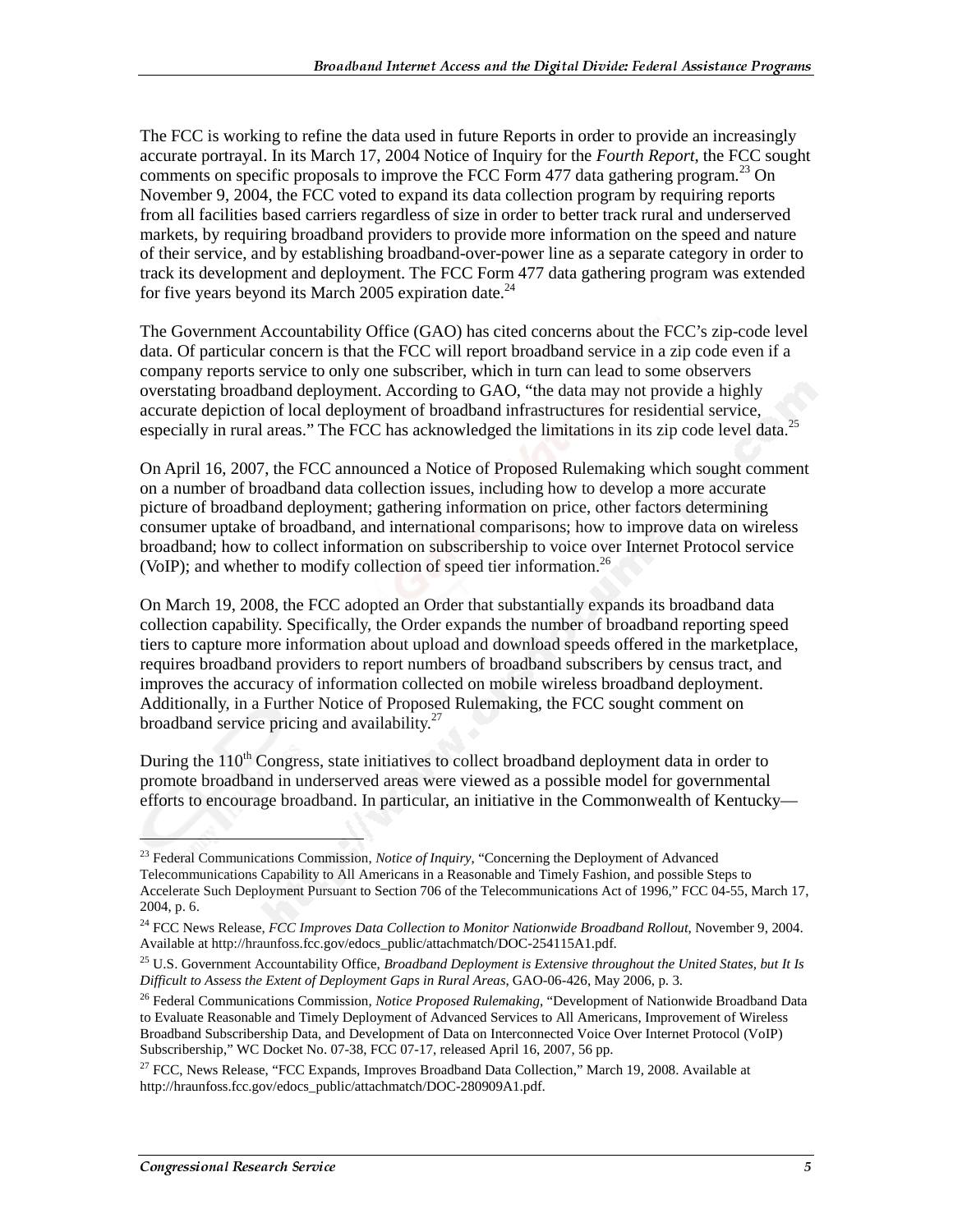called ConnectKentucky—has developed detailed broadband inventory mapping which identifies local communities that lack adequate broadband service. Kentucky is using this data to promote public-private partnerships in order to reach a goal of universal broadband coverage in the state.<sup>28</sup> Other states are pursuing or considering similar approaches.

The 110<sup>th</sup> Congress explored ways to support or implement the types of broadband mapping and data collection efforts demonstrated by ConnectKentucky. The Broadband Data Improvement Act was enacted by the  $110^{th}$  Congress and became P.L. 110-385 on October 10, 2008. The law requires the FCC to collect demographic information on unserved areas, data comparing broadband service with 75 communities in at least 25 nations abroad, and data on consumer use of broadband. The act also directs the Census Bureau to collect broadband data, the Government Accountability Office to study broadband data metrics and standards, and the Department of Commerce to provide grants supporting state broadband initiatives.

## Broadband and the Federal Role

The Telecommunications Act of 1996 (P.L. 104-104) addressed the issue of whether the federal government should intervene to prevent a "digital divide" in broadband access. Section 706 requires the FCC to determine whether "advanced telecommunications capability [i.e., broadband or high-speed access] is being deployed to all Americans in a reasonable and timely fashion." If this is not the case, the act directs the FCC to "take immediate action to accelerate deployment of such capability by removing barriers to infrastructure investment and by promoting competition in the telecommunications market."

Since 1999, the FCC has issued and adopted five reports pursuant to Section 706. All five reports formally concluded that the deployment of advanced telecommunications capability to all Americans is reasonable and timely. The fifth and most recent 706 report was adopted on March 19, 2008, and released on June 12, 2008.29 Two FCC Commissioners (Michael Copps and Jonathan Adelstein) have repeatedly dissented from the reports' conclusions that broadband deployment is reasonable and timely, arguing that the relatively poor world ranking of United States broadband penetration indicates that deployment is insufficient, that the FCC's definition of broadband as 200 kilobits per second was outdated and not comparable to the much higher speeds available to consumers in other countries, that the use of zip code data (measuring the presence of at least one broadband subscriber within a zip code area) did not sufficiently characterize the availability of broadband across geographic areas, and that broadband deployment is impeded by the lack of a comprehensive national broadband policy.<sup>30</sup>

 $\overline{a}$ 

<sup>&</sup>lt;sup>28</sup> Testimony of Brian Mefford, President and CEO, Connected Nation, Inc., before the Senate Committee on Commerce, Science and Transportation, April 24, 2007. Available at http://commerce.senate.gov/public/\_files/ DC\_Committeetestimony\_04\_23\_07.pdf.

<sup>29</sup> Federal Communications Commission, *Fifth Report*, "In the Matter of Inquiry Concerning the Deployment of Advanced Telecommunications Capability to All Americans in a Reasonable and Timely Fashion, and Possible Steps to Accelerate Such Deployment Pursuant to Section 706 of the Telecommunications Act of 1996," GN Docket No. 07- 45, FCC 08-88, Adopted March 19, 2008, Released June 12, 2008. 76 pp. Available at http://hraunfoss.fcc.gov/ edocs\_public/attachmatch/FCC-08-88A1.pdf.

 $30$  Ibid., pp. 5, 7.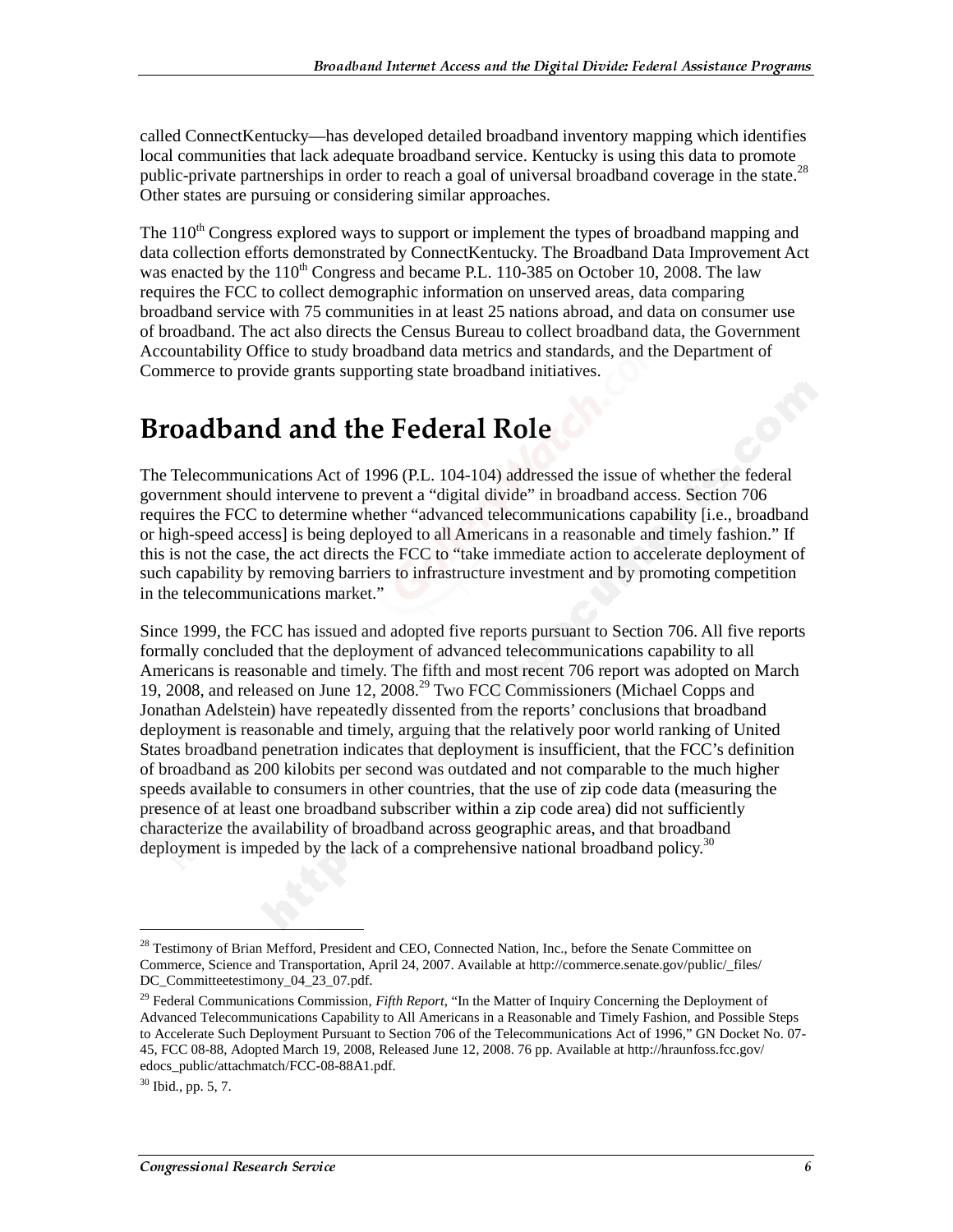### **Bush Administration**

The Bush Administration pursued a broadband policy that emphasized deregulation, nonintervention by government in the marketplace, and general tax policies intended to foster overall economic growth. On March 26, 2004, President Bush endorsed a goal of "universal broadband access by 2007," and on April 26, 2004, announced a broadband initiative which included promoting legislation which would permanently prohibit all broadband taxes, making spectrum available for wireless broadband and creating technical standards for broadband over power lines, and simplifying rights-of-way processes on federal lands for broadband providers.<sup>31</sup> Subsequently, on January 31, 2008, NTIA released a report, entitled, *Networked Nation: Broadband in America, 2007* which characterized the Bush Administration's broadband initiative as follows:

From its first days, the Administration has implemented a comprehensive and integrated package of technology, regulatory, and fiscal policies designed to lower barriers and create an environment in which broadband innovation and competition can flourish.<sup>32</sup>

The Bush Administration broadband policy embraced the view that a minimum of government intervention would create an economic climate favorable to private sector investment in the broadband market. According to NTIA, the report showed "that the Administration's technology, regulatory, and fiscal policies have stimulated innovation and competition, and encouraged investment in the U.S. broadband market contributing to significantly increased accessibility of broadband services."33

During the  $110<sup>th</sup>$  Congress, some policymakers disagreed with the Bush Administration's assessment and asserted that the federal government should play a more active role to avoid a "digital divide" in broadband access. Bills were introduced seeking to provide federal financial assistance for broadband deployment in the form of grants, loans, subsidies, and/or tax credits.

### **Obama Administration**

It is expected that the Obama Administration will ultimately develop a national broadband policy or strategy that will seek to reduce or eliminate the "digital divide" with respect to broadband. One of the key elements of the Obama transition's technology agenda is to "deploy nextgeneration broadband," and specifically:

Work towards true broadband in every community in America through a combination of reform of the Universal Service Fund, better use of the nation's wireless spectrum, promotion of next-generation facilities, technologies and applications, and new tax and loan incentives. America should lead the world in broadband penetration and Internet access.<sup>3</sup>

<sup>&</sup>lt;sup>31</sup> See White House, A New Generation of American Innovation, April 2004. Available at http://www.whitehouse.gov/ infocus/technology/economic\_policy200404/innovation.pdf.

<sup>&</sup>lt;sup>32</sup> U.S. Department of Commerce, National Telecommunications and Information Administration, Networked Nation: Broadband in America 2007, January 2008, p. I. Available at http://www.ntia.doc.gov/reports/2008/ NetworkedNationBroadbandinAmerica2007.pdf.

<sup>33</sup> NTIA, *Press Release*, "Gutierrez Hails Dramatic U.S. Broadband Growth," January 31, 2008. Available at http://www.ntia.doc.gov/ntiahome/press/2008/NetworkedNation\_013108.html.

<sup>34</sup> Office of the President-Elect, *Technology Agenda*, available at http://change.gov/agenda/technology\_agenda.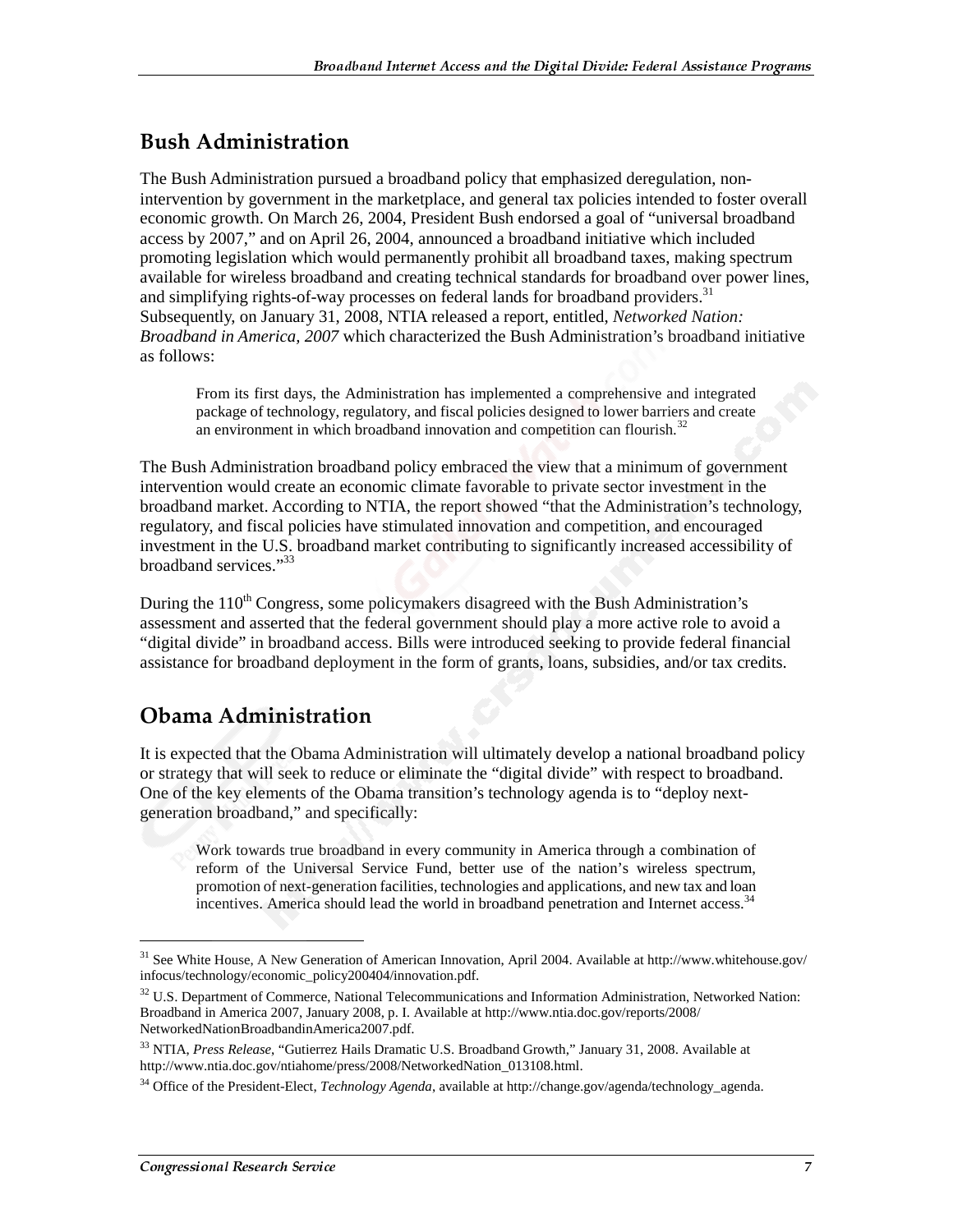The Obama campaign released a policy blueprint for technology and innovation that includes policy proposals intended to result in full broadband penetration and deployment of nextgeneration broadband. Specifically, policy proposals include:

- redefining broadband at speeds "demanded by  $21<sup>st</sup>$  century business and communications;"
- reforming universal service to support affordable broadband specifically focusing on unserved communities;
- creating incentives for more efficient use of government spectrum and new standards for commercial spectrum to bring affordable broadband to rural communities;
- ensuring that schools, libraries and hospitals have access to next-generation networks and that adequate training and resources are available to enable these institutions to take full advantage of broadband connectivity; and
- encouraging public/private partnerships at the local level that result in broadband to unserved communities. $3$

It is likely that these and other potential elements of a national broadband policy, in tandem with broadband investment measures in the American Recovery and Reinvestment stimulus package will significantly shape and possibly expand federal policies and programs to promote broadband deployment and adoption.

## **Current Federal Broadband Programs**

The Rural Broadband Access Loan and Loan Guarantee Program and the Community Connect Broadband Grants, both at the Rural Utilities Service of the U.S. Department of Agriculture, are currently the only federal programs *exclusively* dedicated to deploying broadband infrastructure. However, there exist other federal programs that provide financial assistance for various aspects of telecommunications development. The major vehicle for funding telecommunications development, particularly in rural and low-income areas, is the Universal Service Fund (USF). While the USF's High Cost Program does not *explicitly* fund broadband infrastructure, subsidies are used, in many cases, to upgrade existing telephone networks so that they are capable of delivering high-speed services. Additionally, subsidies provided by USF's Schools and Libraries Program and Rural Health Care Program are used for a variety of telecommunications services, including broadband access.

**Table 1** (at the end of this report) shows selected federal domestic assistance programs throughout the federal government that can be associated with telecommunications development. Many (if not most) of these programs can be related, if not necessarily to the deployment of broadband technologies in particular, then to telecommunications and the "digital divide" issue generally.

<sup>35</sup> Barack Obama, *Connecting and Empowering All Americans Through Technology and Innovation*, 2008, available at http://obama.3cdn.net/780e0e91ccb6cdbf6e\_6udymvin7.pdf.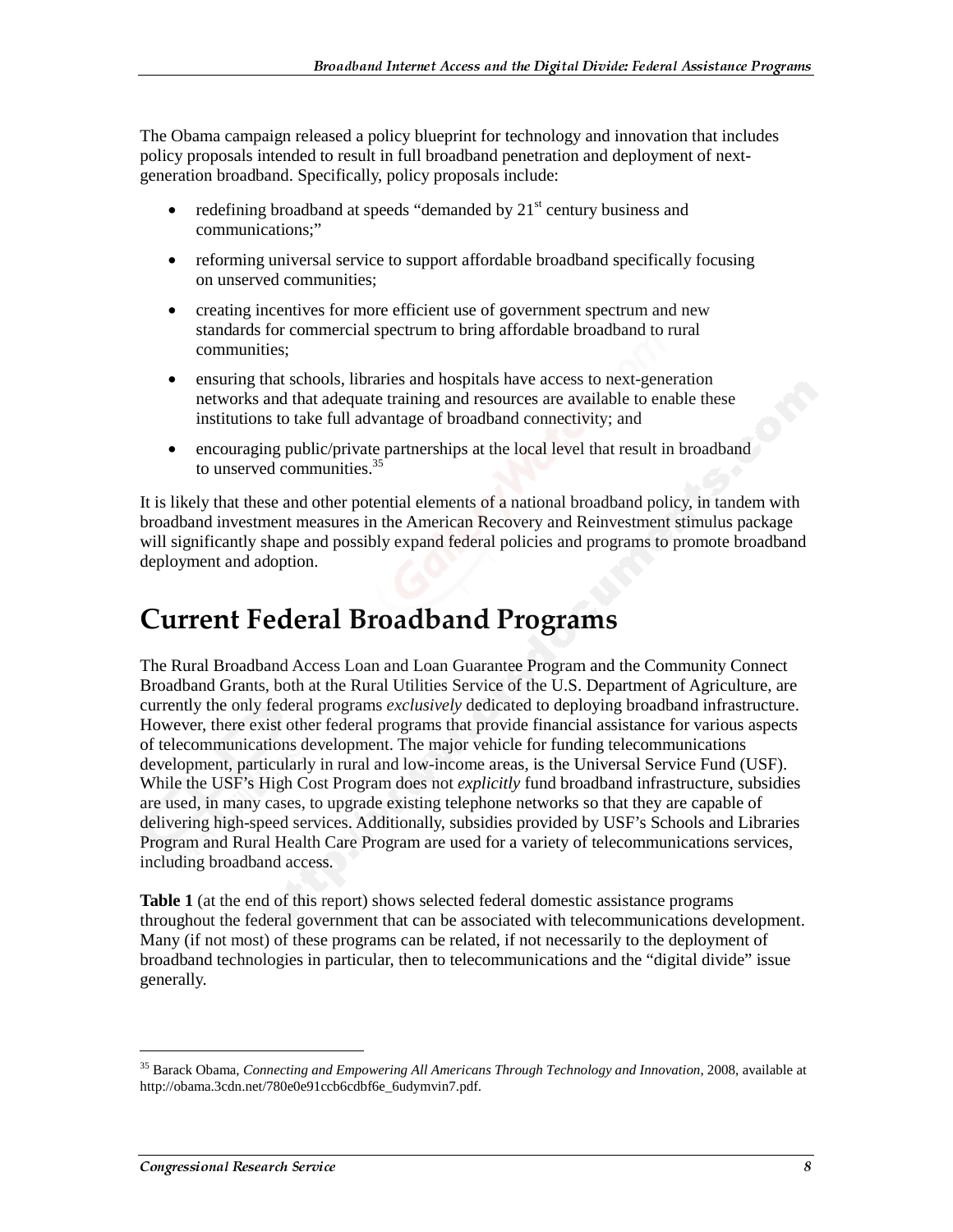**Table 2** (also at the end of this report) presents selected federal programs that have provided financial assistance for broadband. These programs are broken down into three categories: first, programs that fund access to telecommunications services in unserved or underserved areas; second, general economic development programs that have funded broadband-related projects; and third, applications-specific programs which will typically fund some aspect of broadband access as a means towards supporting a particular application, such as distance learning or telemedicine.

### **Rural Utilities Service Programs**

The Rural Electrification Administration (REA), subsequently renamed the Rural Utilities Service (RUS), was established by the Roosevelt Administration in 1935. Initially, it was established to provide credit assistance for the development of rural electric systems. In 1949, the mission of REA was expanded to include rural telephone providers. Congress further amended the Rural Electrification Act in 1971 to establish within REA a Rural Telephone Account and the Rural Telephone Bank (RTB). Rural Telephone Loans and Loan Guarantees provide long-term direct and guaranteed loans for telephone lines, facilities, or systems to furnish and improve telecommunications service in rural areas. The RTB—liquidated in FY2006—was a publicprivate partnership intended to provide additional sources of capital that would supplement loans made directly by RUS. Another program, the Distance Learning and Telemedicine Program, specifically addresses health care and education needs of rural America.

RUS implements two programs specifically targeted at providing assistance for broadband deployment in rural areas: the Rural Broadband Access Loan and Loan Guarantee Program and Community Connect Broadband Grants. The  $110<sup>th</sup>$  Congress reauthorized and reformed the Rural Broadband Access Loan and Loan Guarantee program as part of the 2008 farm bill (P.L. 110- 234). For further information on rural broadband and the RUS broadband programs, see CRS Report RL33816, *Broadband Loan and Grant Programs in the USDA's Rural Utilities Service*, by Lennard G. Kruger.

### The Universal Service Concept and the FCC $^{\rm 36}$

Since its creation in 1934 the Federal Communications Commission (FCC) has been tasked with "... mak[ing] available, so far as possible, to all the people of the United States, ... a rapid, efficient, Nation-wide, and world-wide wire and radio communications service with adequate facilities at reasonable charges.... "<sup>37</sup> This mandate led to the development of what has come to be known as the universal service concept.

The universal service concept, as originally designed, called for the establishment of policies to ensure that telecommunications services are available to all Americans, including those in rural, insular and high cost areas, by ensuring that rates remain affordable. Over the years this concept fostered the development of various FCC policies and programs to meet this goal. The FCC offers

<sup>&</sup>lt;sup>36</sup> The section on universal service was prepared by Angele Gilroy, Specialist in Telecommunications, Resources, Science and Industry Division. For more information on universal service, see CRS Report RL33979, *Universal Service Fund: Background and Options for Reform*, by Angele A. Gilroy**.**

 $37$  Communications Act of 1934, As Amended, Title I sec.1 [47 U.S.C. 151].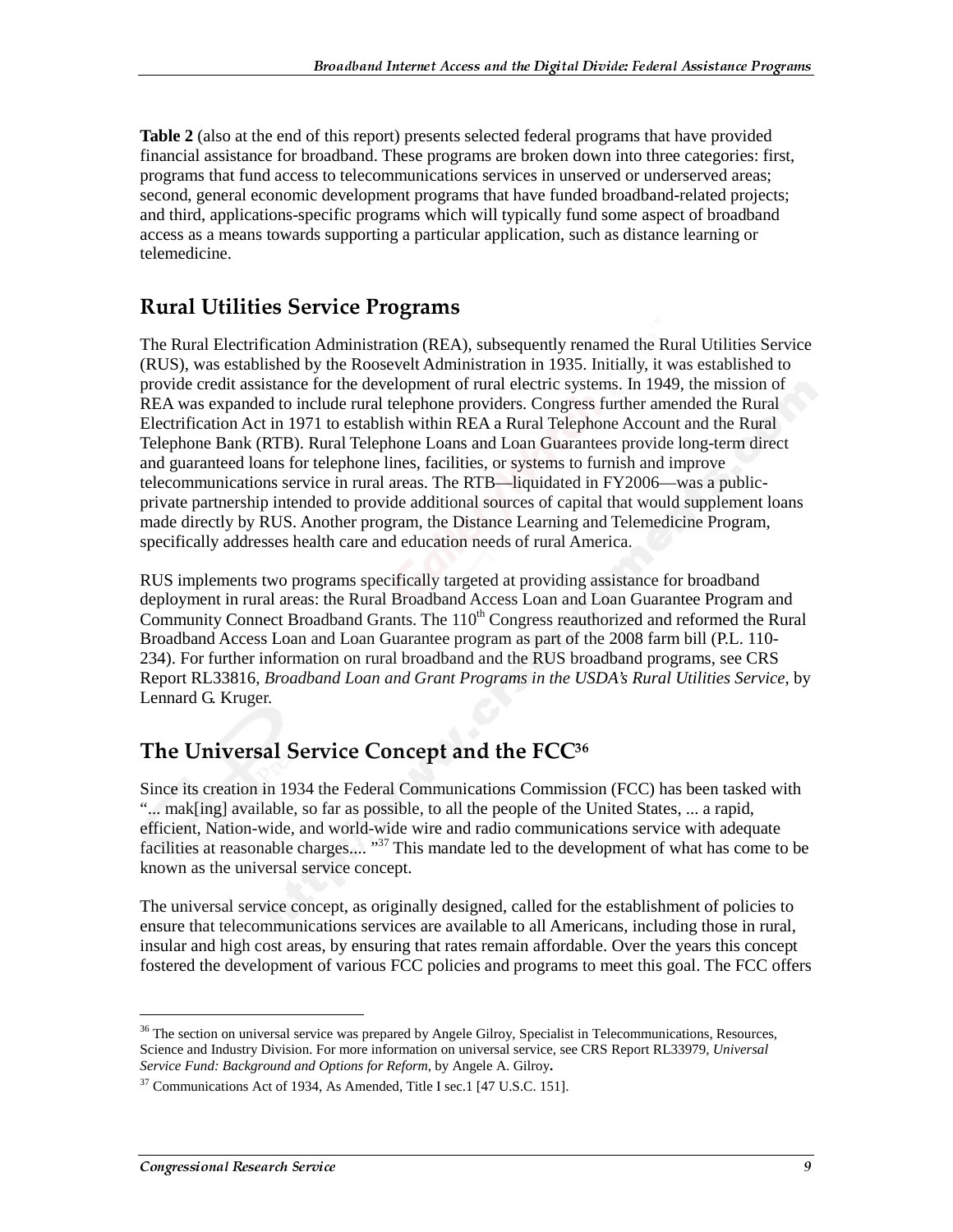universal service support through a number of direct mechanisms that target both providers of and subscribers to telecommunications services.<sup>38</sup>

The development of the federal universal service high cost fund is an example of providertargeted support. Under the high cost fund, eligible telecommunications carriers, usually those serving rural, insular and high cost areas, are able to obtain funds to help offset the higher than average costs of providing telephone service.<sup>39</sup> This mechanism has been particularly important to rural America where the lack of subscriber density leads to significant costs. FCC universal service policies have also been expanded to target individual users. Such federal programs include two income-based programs, Link Up and Lifeline, established in the mid-1980s to assist economically needy individuals. The Link Up program assists low-income subscribers pay the costs associated with the initiation of telephone service and the Lifeline program assists lowincome subscribers pay the recurring monthly service charges. Funding to assist carriers providing service to individuals with speech and/or hearing disabilities is also provided through the Telecommunications Relay Service Fund. Effective January 1, 1998, schools, libraries, and rural health care providers also qualified for universal service support.

#### Universal Service and the Telecommunications Act of 1996

Passage of the Telecommunications Act of 1996 (P.L. 104-104) codified the long-standing commitment by U.S. policymakers to ensure universal service in the provision of telecommunications services.

#### The Schools and Libraries, and Rural Health Care Programs

Congress, through the 1996 Act, not only codified, but also expanded the concept of universal service to include, among other principles, that elementary and secondary schools and classrooms, libraries, and rural health care providers have access to telecommunications services for specific purposes at discounted rates. (See Sections 254(b)(6) and 254(h)of the 1996 Telecommunications Act, 47 U.S.C. 254.)

1. The Schools and Libraries Program. Under universal service provisions contained in the 1996 Act, elementary and secondary schools and classrooms and libraries are designated as beneficiaries of universal service discounts. Universal service principles detailed in Section 254(b)(6) state that "Elementary and secondary schools and classrooms ... and libraries should have access to advanced telecommunications services.... " The act further requires in Section  $254(h)(1)(B)$  that services within the definition of universal service be provided to elementary and secondary schools and libraries for education purposes at discounts, that is at "rates less than the amounts charged for similar services to other parties."

The FCC established the Schools and Libraries Division within the Universal Service Administrative Company (USAC) to administer the schools and libraries or "E (education)-rate" program to comply with these provisions. Under this program, eligible schools and libraries receive discounts ranging from 20 to 90 percent for telecommunications services depending on

<sup>&</sup>lt;sup>38</sup> Many states participate in or have programs that mirror FCC universal service mechanisms to help promote universal service goals within their states.

<sup>&</sup>lt;sup>39</sup> Additional FCC policies such as rate averaging and pooling have also been implemented to assist high cost carriers.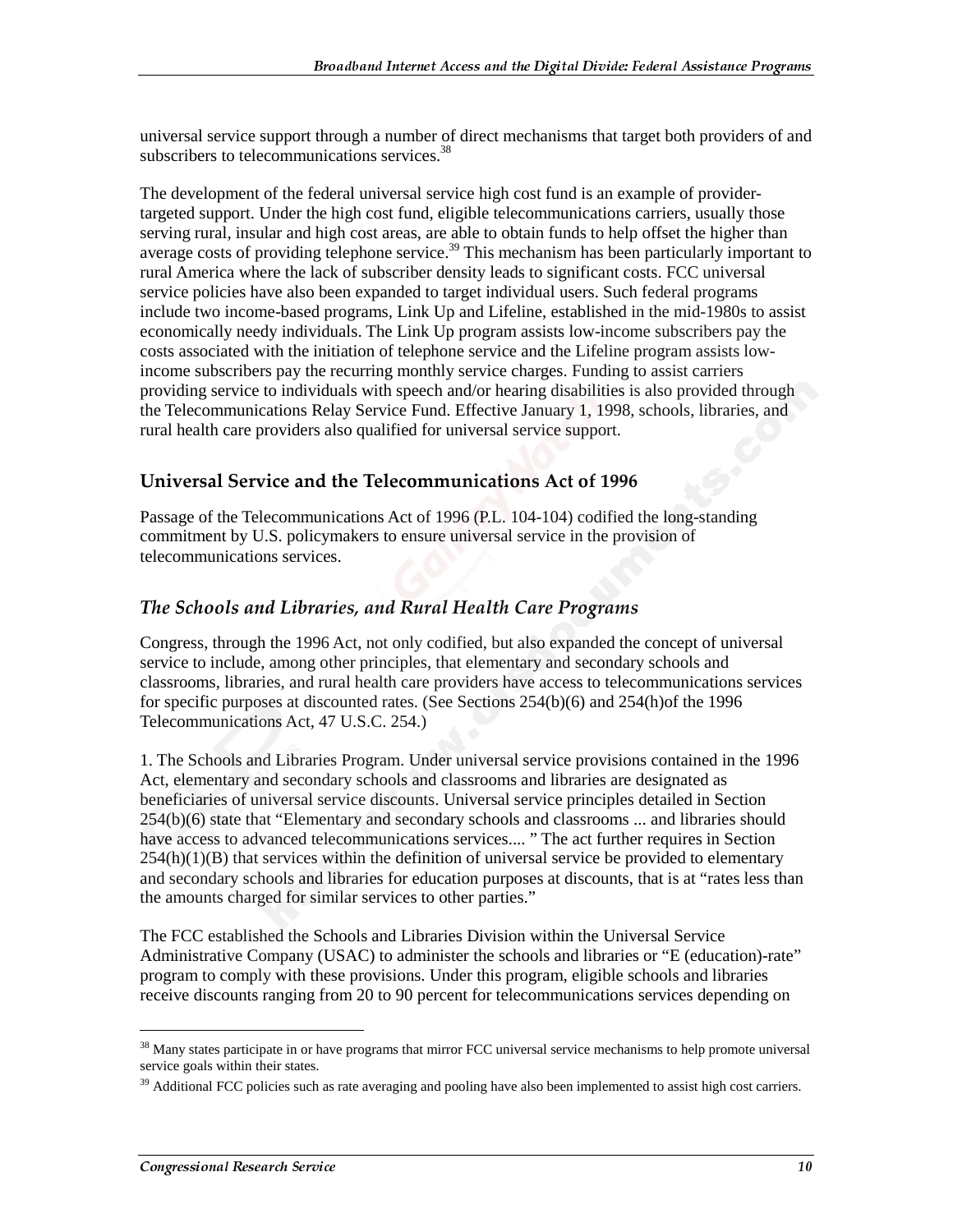the poverty level of the school's (or school district's) population and its location in a high cost telecommunications area. Three categories of services are eligible for discounts: internal connections (e.g., wiring, routers and servers); Internet access; and telecommunications and dedicated services, with the third category receiving funding priority. According to data released by program administrators, \$21.3 billion in funding has been committed over the first ten years of the program with funding released to all states, the District of Columbia and all territories. Funding commitments for funding Year 2008 (July 1, 2008 - June 30, 2009), the eleventh and current year of the program, totaled \$1.9 billion as of January 6, 2009.<sup>40</sup>

2. The Rural Health Care Program. Section 254(h) of the 1996 Act requires that public and nonprofit rural health care providers have access to telecommunications services necessary for the provision of health care services at rates comparable to those paid for similar services in urban areas. Subsection 254(h)(1) further specifies that "to the extent technically feasible and economically reasonable" health care providers should have access to advanced telecommunications and information services. The FCC established the Rural Health Care Division (RHCD) within the USAC to administer the universal support program to comply with these provisions. Under FCC established rules only public or non-profit health care providers are eligible to receive funding. Eligible health care providers, with the exception of those requesting only access to the Internet, must also be located in a rural area. The funding ceiling, or cap, for this support was established at \$400 million annually. The funding level for Year One of the program (January 1998 - June 30, 1999) was set at \$100 million. Due to less than anticipated demand, the FCC established a \$12 million funding level for the second year (July 1, 1999 to June 30, 2000) of the program but has since returned to a \$400 million yearly cap. As of December 31, 2007, covering the first 10 years of the program, a total of \$221.2 million has been committed to 3,784 rural health care providers. The primary use of the funding is to provide reduced rates for telecommunications and information services necessary for the provision of health care. $41$ 

#### The Telecommunications Development Fund

Section 714 of the 1996 Act created the Telecommunications Development Fund (TDF). The TDF is a private, non-governmental, venture capital corporation currently overseen by a five-member board of directors and fund management. The TDF focuses on seed, early stage, and select later stage investments in communications and has \$90 million under management in two funds. Fund I, with a portfolio of \$25 million invested in five companies, is no longer making new investments. Fund II which contains \$65 million remains active and currently has 12 companies in its investment portfolio Funding is largely derived from the interest earned from the upfront payments bidders submit to participate in FCC auctions. The TDF also provides entrepreneur education, training, management and technical assistance in underserved rural and urban communities through the TDF Foundation.<sup>42</sup>

 $40$  For additional information on this program, including funding commitments, see the E-rate website: http://www.universalservice.org/sl/.

<sup>&</sup>lt;sup>41</sup> For additional information on this program, including funding commitments, see the RHCD website: http://www.universalservice.org/rhc/.

<sup>&</sup>lt;sup>42</sup> For additional information on the TDF fund and TDF Foundation see the TDF website at http://www.tdfund.com.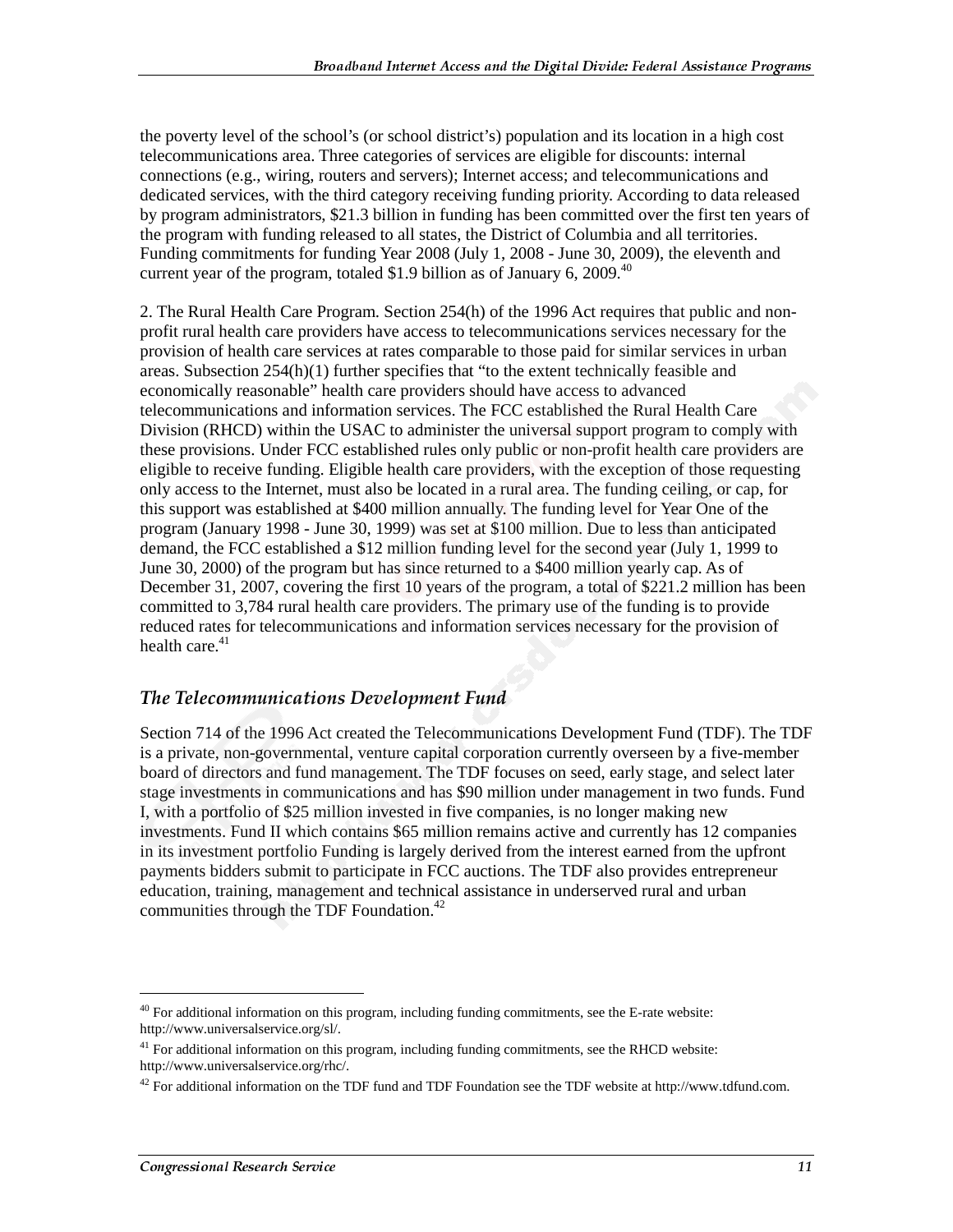#### **Universal Service and Broadband**

One of the policy debates surrounding universal service is whether access to advanced telecommunications services (i.e. broadband) should be incorporated into universal service objectives. The term universal service, when applied to telecommunications, refers to the ability to make available a basket of telecommunications services to the public, across the nation, at a reasonable price. As directed in the 1996 Telecommunications Act [Section 254(c)] a federal-state Joint Board was tasked with defining the services which should be included in the basket of services to be eligible for federal universal service support; in effect using and defining the term "universal service" for the first time. The Joint Board's recommendation, which was subsequently adopted by the FCC in May 1997, included the following in its universal service package: voice grade access to and some usage of the public switched network; single line service; dual tone signaling; access to directory assistance; emergency service such as 911; operator services; access and interexchange (long distance) service.

Some policy makers expressed concern that the FCC-adopted definition is too limited and does not take into consideration the importance and growing acceptance of advanced services such as broadband and Internet access. They point to a number of provisions contained in the Universal Service section of the 1996 Act to support their claim. Universal service principles contained in Section 254(b)(2) state that "Access to advanced telecommunications services should be provided to all regions of the Nation." The subsequent principle  $(b)(3)$  calls for consumers in all regions of the nation including "low-income" and those in "rural, insular, and high cost areas" to have access to telecommunications and information services including "advanced services" at a comparable level and a comparable rate charged for similar services in urban areas. Such provisions, they state, dictate that the FCC expand its universal service definition.

Others caution that a more modest approach is appropriate given the "universal mandate" associated with this definition and the uncertainty and costs associated with mandating nationwide deployment of such advanced services as a universal service policy goal. Furthermore they state the 1996 Act does take into consideration the changing nature of the telecommunications sector and allows for the universal service definition to be modified if future conditions warrant. Section 254(c)of the act states that "universal service is an evolving level of telecommunications services" and the FCC is tasked with "periodically" reevaluating this definition "taking into account advances in telecommunications and information technologies and services." Furthermore, the Joint Board is given specific authority to recommend "from time to time" to the FCC modification in the definition of the services to be included for federal universal service support. The Joint Board, on November 19, 2007, concluded such an inquiry and recommended that the FCC change the mix of services eligible for universal service support. The Joint Board recommended, among other things, that "the universal availability of broadband Internet services" be included in the nation's communications goals and hence be supported by federal universal service funds.<sup>43</sup> In response to the Joint Board recommendation, the FCC, on January 29, 2008, released three notices of proposed rulemaking dealing with specific aspects of universal service, including an examination of the scope of the definition. The FCC is still

<sup>&</sup>lt;sup>43</sup> The Joint Board recommended that the definition of those services that qualify for universal service support be expanded and that the nation's communications goals include the universal availability of: mobility services (i.e., wireless voice); broadband Internet services; and voice services at affordable and comparable rates for all rural and non-rural areas. For a copy of this recommendation see http://hraunfoss.fcc.gov/edocs\_public/attachmatch/FCC-07J-4A1.pdf.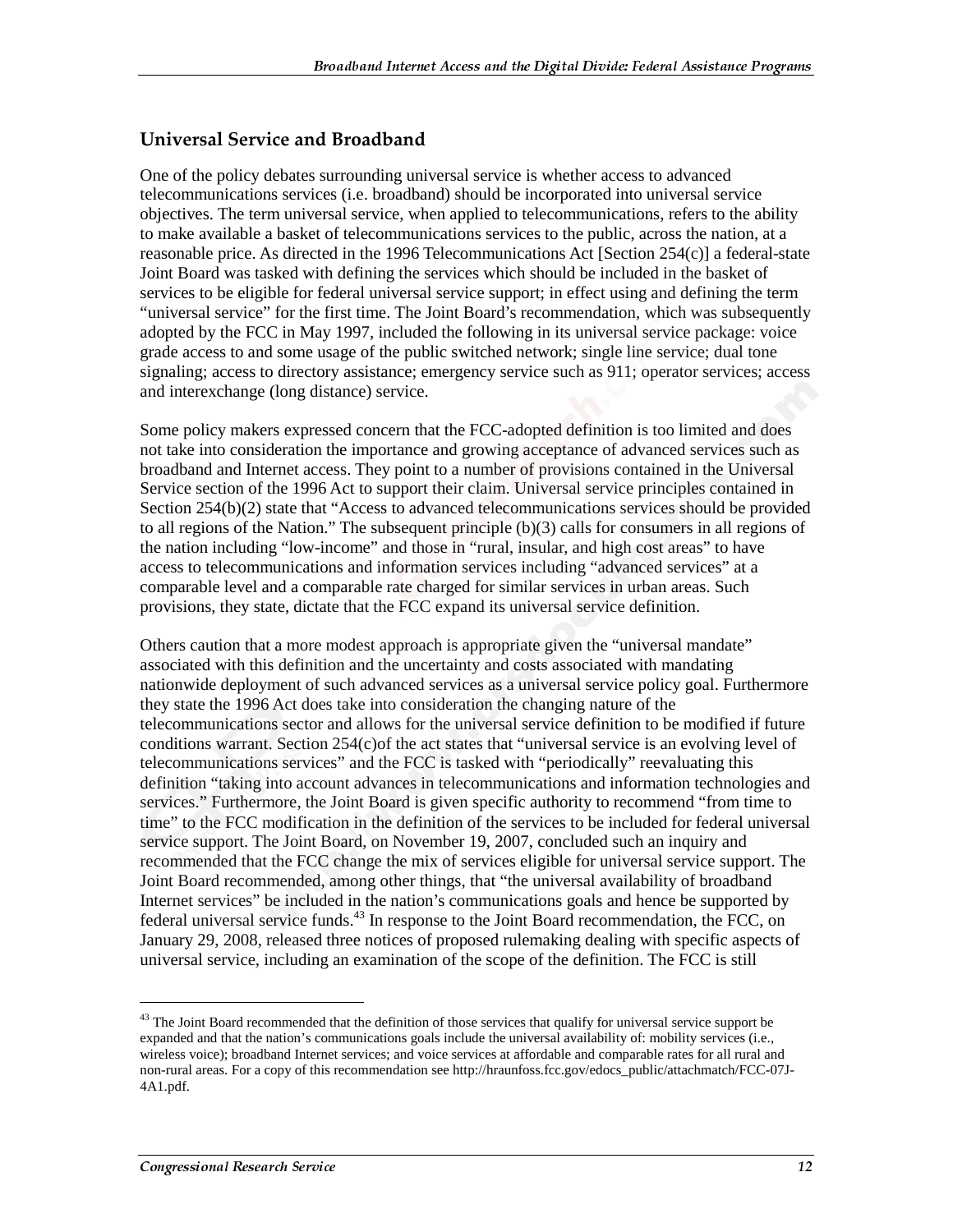examining proposals for universal service reform, including expanding the program to include broadband, but has not taken action.

## Legislation in the 110th Congress

In the  $110<sup>th</sup>$  Congress, legislation was introduced that would provide financial assistance for broadband deployment. Of particular note is the reauthorization of the Rural Utilities Service (RUS) broadband loan program, which was enacted as part of the 2008 farm bill (P.L. 110-234). In addition to reauthorizing and reforming the RUS broadband loan program, P.L. 110-234 contains provisions establishing a National Center for Rural Telecommunications Assessment and requiring the FCC and RUS to formulate a comprehensive rural broadband strategy.

The Broadband Data Improvement Act (P.L. 110-385) was enacted by the  $110<sup>th</sup>$  Congress and requires the FCC to collect demographic information on unserved areas, data comparing broadband service with 75 communities in at least 25 nations abroad, and data on consumer use of broadband. The act also directs the Census Bureau to collect broadband data, the Government Accountability Office to study broadband data metrics and standards, and the Department of Commerce to provide grants supporting state broadband initiatives.

Meanwhile, the America COMPETES Act (H.R. 2272) was enacted (P.L. 110-69) and contains a provision authorizing the National Science Foundation (NSF) to provide grants for basic research in advanced information and communications technologies. Areas of research include affordable broadband access, including wireless technologies. P.L. 110-69 also directs NSF to develop a plan that describes the current status of broadband access for scientific research purposes.

The following is a listing of broadband related bills enacted in the  $110<sup>th</sup>$  Congress.

#### **P.L. 110-69 (H.R. 2272)**

America COMPETES Act. Authorizes the National Science Foundation (NSF) to provide grants for basic research in advanced information and communications technologies. Areas of research include affordable broadband access, including wireless technologies. Also directs NSF to develop a plan that describes the current status of broadband access for scientific research purposes. Introduced May 10, 2007; referred to House Committee on Science and Technology. Passed House May 21, 2007. Passed Senate July 19, 2007. Signed into law, August 9, 2007.

#### **P.L. 110-161 (H.R. 2764)**

Consolidated Appropriations Act, 2008. For Rural Utilities Service, U.S. Department of Agriculture, provides \$6.45 million to support a loan level of \$300 million for the broadband loan program, and \$13.5 million for broadband community connect grants. Signed by President, December 26, 2007.

#### **P.L. 110-234 (H.R. 2419)**

Food, Conservation, and Energy Act of 2008. Reauthorizes broadband program at the Rural Utilities Service through FY2012. Establishes a National Center for Rural Telecommunications Assessment. Directs USDA and the FCC to submit to Congress a comprehensive rural broadband strategy. Introduced May 22, 2007; referred to Committee on Agriculture, and in addition to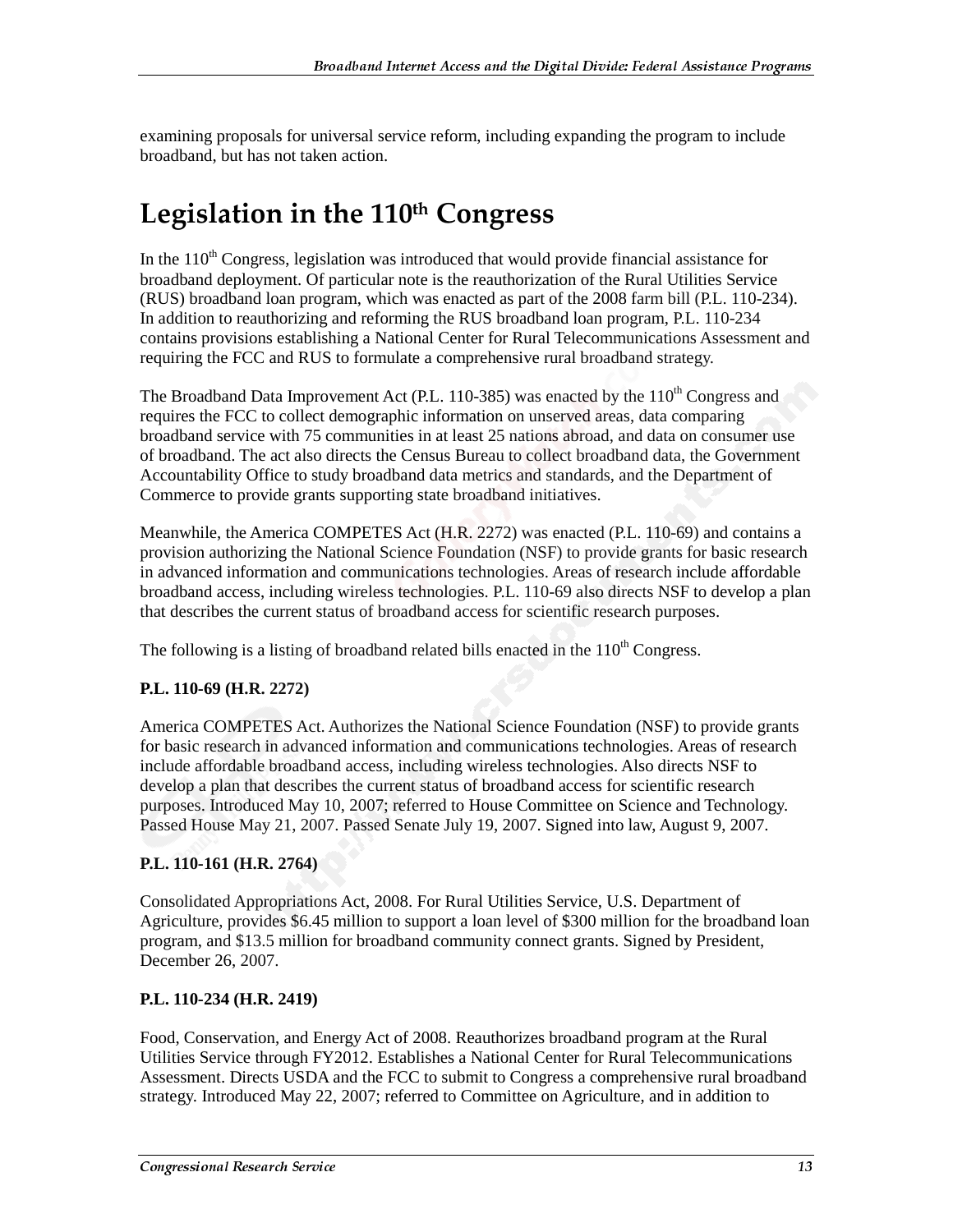Committee on Foreign Affairs. Subcommittee on Specialty Crops, Rural Development, and Foreign Agriculture held markup of Title VII (Rural Development) on June 6, 2007. Reported by House Committee on Agriculture (H.Rept. 110-256) on July 23, 2007. Passed House July 27, 2007. Passed Senate with an amendment, December 14, 2007. Conference report (H.Rept. 110- 627) approved by the House May 14, 2008, and by the Senate May 15, 2008. Vetoed by the President, May 21, 2008. House and Senate overrode veto on May 21 and May 22, 2008. Became P.L. 110-234, May 22, 2007.

#### **P.L. 110-329 (H.R. 2638)**

Consolidated Security, Disaster Assistance, and Continuing Appropriations Act, 2009. Continuing resolution funds RUS broadband loan and grant program at FY2008 levels through March 6, 2009. Signed by President September 30, 2008.

#### **P.L. 110-385 (S. 1492)**

Broadband Data Improvement Act. Seeks to improve the quality of federal broadband data collection and encourage state initiatives that promote broadband deployment. Requires the FCC to collect demographic information on unserved areas, data comparing broadband service with 75 communities in at least 25 nations abroad, and data on consumer use of broadband. Directs the Census Bureau to collect broadband data, the Government Accountability Office to study broadband data metrics and standards, and the Department of Commerce to provide grants supporting state broadband initiatives. Introduced May 24, 2007; referred to Committee on Commerce, Science, and Transportation. Ordered to be reported July 19, 2007; reported by Committee (S.Rept. 110-204) and placed on Senate Legislative Calendar, October 24, 2007. Passed by Senate with an amendment September 26, 2008. Passed by House September 29, 2008. Became P.L. 110-385, October 10, 2008.

## Broadband Stimulus Legislation in the  $111^{\rm th}$ **Congress**

In December 2008, leadership in the House and Senate, as well as the Obama transition team, announced their intention to include a broadband component in the infrastructure portion of the economic stimulus package. At the same time, numerous interested parties, including: broadband equipment manufacturers; large, mid-sized, and small wireline and wireless service providers; satellite operators; telecommunications unions; consumer groups; education groups; public safety organizations; think tanks; and others unveiled a multitude of specific proposals for government support of broadband infrastructure.<sup>44</sup>

#### **House**

j

On January 21, 2009, the House Appropriations Committee approved legislative language for the spending portion of the economic stimulus package (H.R. 1, American Recovery and

<sup>44</sup> See CRS Report R40149, *Infrastructure Programs: What's Different About Broadband?*, by Charles B. Goldfarb and Lennard G. Kruger, p. 21.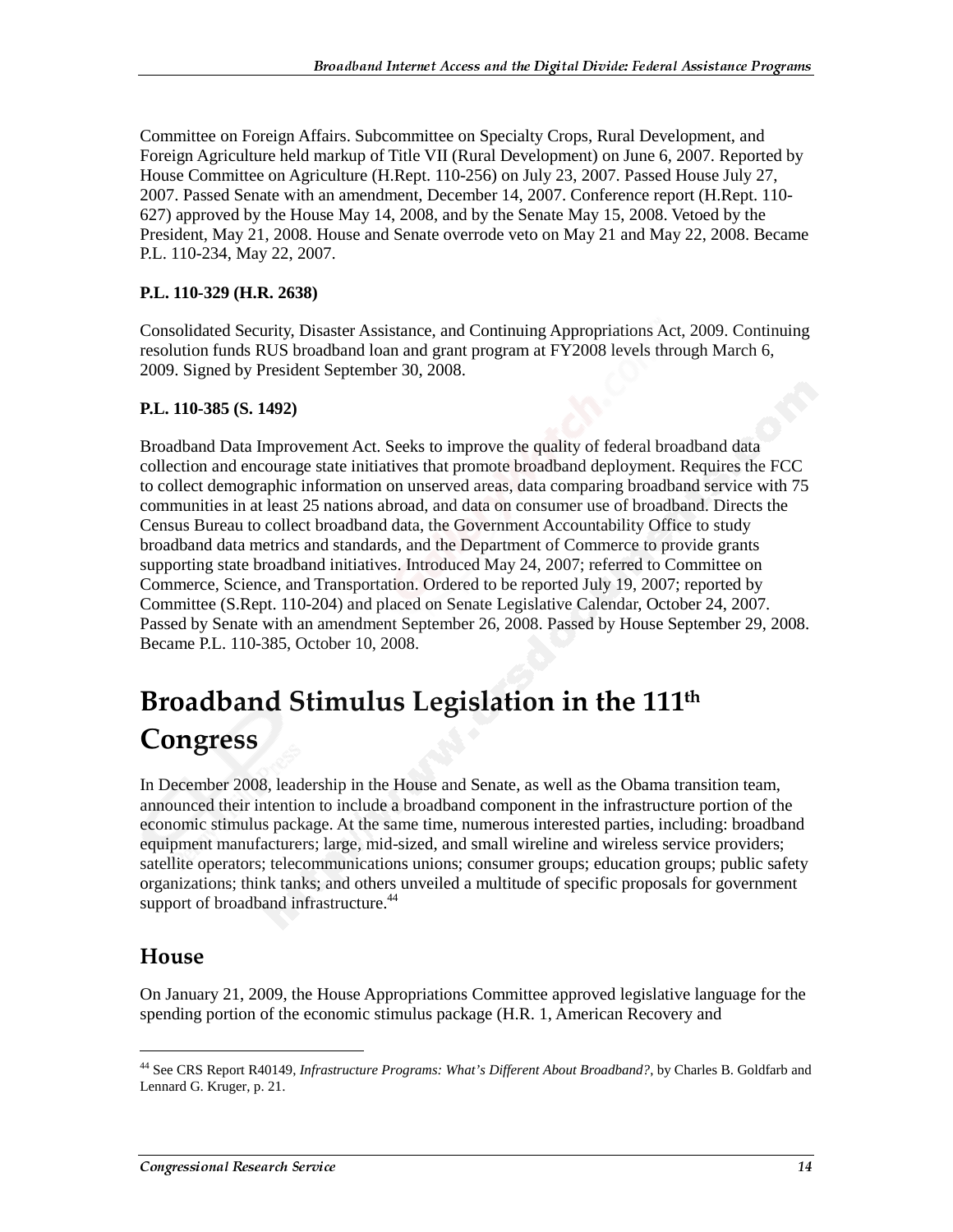Reinvestment Bill of 2009). The legislation would provide \$6 billion to support deployment of broadband and wireless services in rural, unserved, and underserved areas of the nation. Of the total, \$2.825 billion would be provided to the Rural Utilities Service (RUS) of the Department of Agriculture, and \$3.175 billion to the National Telecommunications and Information Administration of the Department of Commerce. The House broadband stimulus provisions are included within Title II (under Rural Utilities Service), Title III (under National Telecommunications and Information Administration), and Title VI (Broadband Communications) of H.R. 1. Specifically, the legislation breaks down as follows:

- **\$2.825 billion** to the Rural Utilities Service for additional loans, loan guarantees, and grants to finance "open access" broadband infrastructure. Specifies that at least 75% of the area to be served by a project receiving funds shall be in a rural area without sufficient access to high speed broadband service to facilitate economic development, as determined by the Secretary of Agriculture. Priority is given to projects that provide service to the most rural residents that do not have access to broadband services. Priority is also given to borrowers and former borrowers of rural telephone loans.
- **\$350 million** to the National Telecommunications and Information Administration to establish the State Broadband Data and Development Grant Program, as authorized by the recently enacted Broadband Data Improvement Act (P.L. 110-385). Grants would be used to develop and implement statewide initiatives to identify and track the availability and adoption of broadband within each state. Would also be used to develop and maintain a nationwide broadband inventory map.
- \$1 billion to NTIA for Wireless Deployment Grants for wireless voice service and advanced wireless broadband service (at least 3 Mbps downstream, 1 Mbps upstream). To the extent possible, 25% of the grants are to be awarded for providing wireless voice service in unserved areas, and 75% for advanced wireless broadband service in underserved areas. Grant recipients are required to operate on an "wireless open access" basis.
- **\$1.825 billion** to NTIA for Broadband Deployment Grants for basic broadband service (at least 5 Mbps downstream, 1 Mbps upstream) or advanced broadband service (at least 45 Mbps downstream, 15 Mbps upstream). To the extent possible, 25% of the grants are to be awarded for providing basic broadband in unserved areas, and 75% for advanced broadband service in underserved areas. Grant recipients are required to operate on an "open access" basis.

For the Wireless and Broadband Deployment Grants, the terms "unserved," "underserved," "open access," and "wireless open access" shall be defined by the FCC not later than 45 days after enactment of the legislation. Also for these grants, each state planning to participate is required to submit to NTIA a report detailing which geographic areas within that state are most in need of wireless voice, advanced wireless broadband, basic broadband, and advanced broadband services in both unserved and underserved areas. Unserved and underserved areas identified by a state shall not constitute more than 20% of the population or geographic area of that state.

While the RUS broadband programs and the State Broadband Data and Development Grant Program were previously authorized (the RUS programs have operated for seven years, while the state grants is newly established by P.L. 110-385, the Broadband Data Improvement Act, and not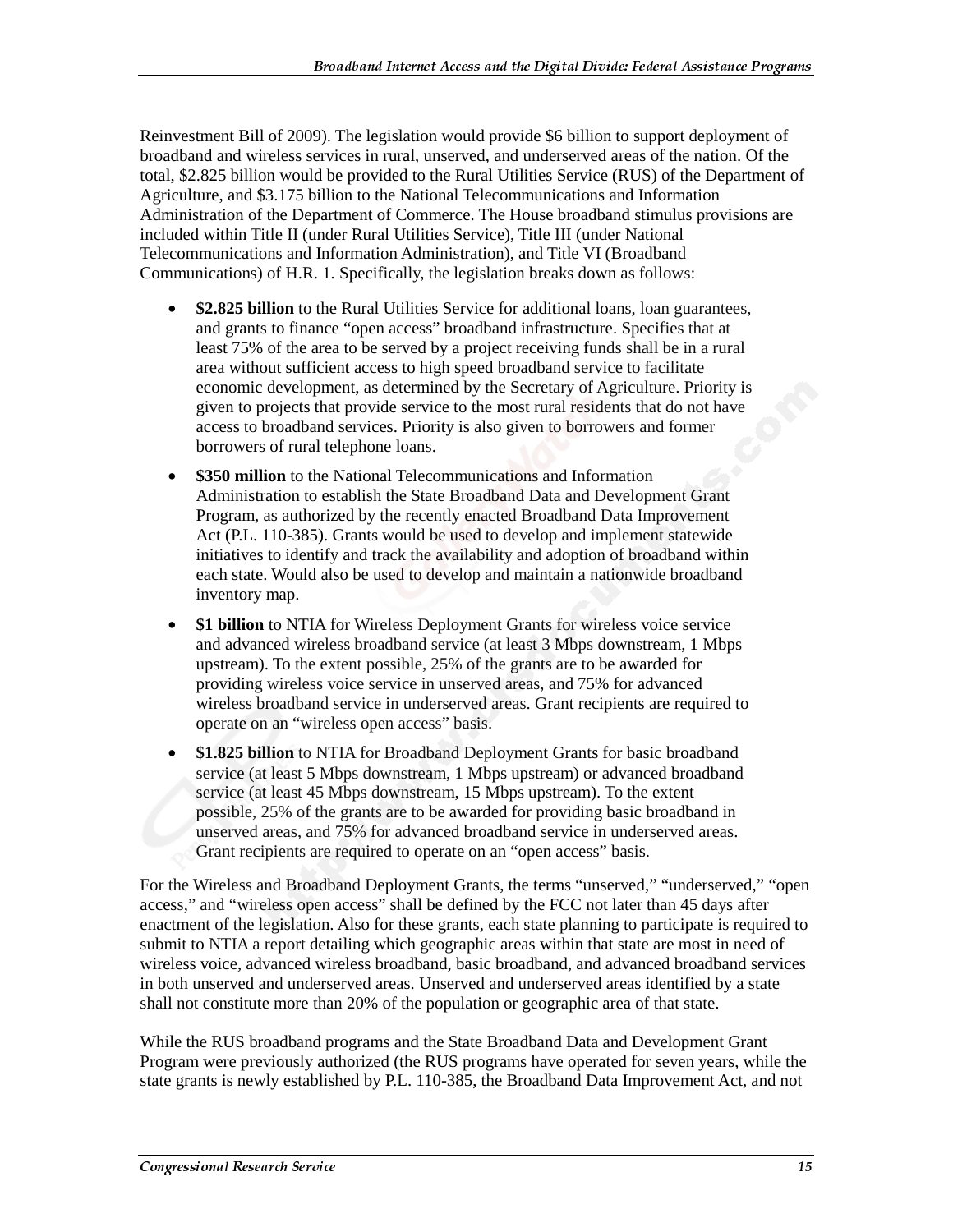yet funded), the Broadband Deployment Grants and the Wireless Deployment Grants would be newly authorized.

On January 22, 2009, the House Committee on Energy and Commerce marked up and approved sections 3101 (nationwide broadband inventory map to be developed by NTIA) and 3102 (authorizing wireless and broadband deployment grants at NTIA). An amendment in the nature of a substitute, offered by the Chairman, additionally requires NTIA to issue an annual report assessing the impact and effectiveness of the grants, and expands the list of eligible entities to include satellite companies. Other amendments agreed to by the Committee would:

- include the improvement of interoperable broadband communications systems used for public safety and emergency response among factors to be considered in award decisions;
- direct the FCC to review and revise its definitions of unserved and underserved areas after completion of NTIA's nationwide broadband inventory map;
- direct the FCC to submit to Congress a national broadband plan; and
- direct NTIA to consider whether an eligible entity is a socially and economically disadvantaged small business.

On January 28, 2009, the House passed H.R. 1. An amendment agreed to by the House would make projects funded by the newly established NTIA broadband and wireless grant programs eligible for worker training grant money (under Title IX, Subtitle A of H.R. 1).

#### **Senate**

On February 7, 2009, a substitute amendment to H.R. 1 (S.Amdt. 570, the "Collins-Nelson amendment") was submitted in the Senate. S.Amdt. 570 would provide \$7 billion to NTIA for establishment of a national broadband service development and expansion program called the Broadband Technology Opportunities Program. This is \$2 billion less than what was provided in the Senate Appropriations Committee mark (S. 336, S.Rept. 111-3). The program, as provided in S.Amdt. 570, consists of:

- **\$6.650 billion** for competitive broadband grants, of which not less than \$200 million shall be available for competitive grants for expanding public computer center capacity (including at community colleges and public libraries); not less than \$250 million to encourage sustainable adoption of broadband service; and \$10 million transferred to the Department of Commerce Office of Inspector General for audits and oversight.
- **\$350 million** for funding the Broadband Data Improvement Act (P.L. 110-385) and for the purpose of developing and maintaining a broadband inventory map, which shall be made accessible to the public no later than two years after enactment. Funds deemed necessary and appropriate by the Secretary of Commerce may be transferred to the FCC for the purposes of developing a national broadband plan, which shall be completed one year after enactment.

Significant language related to Broadband Technology Opportunities Program grants includes the following: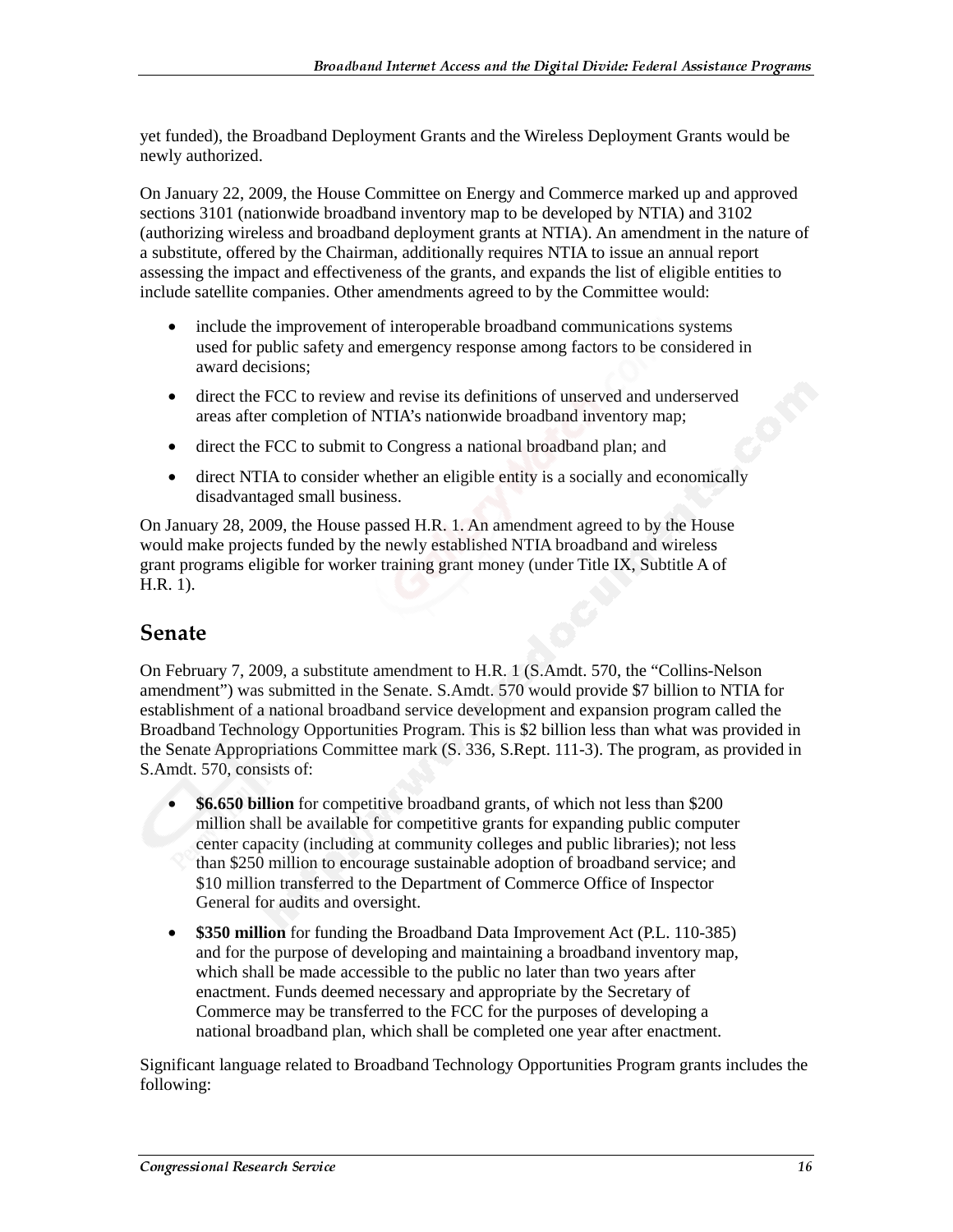- 50% of the total grant funding shall be used to support projects in rural communities, and funds may be transferred for this purpose to USDA's Rural Utilities Service if deemed appropriate by the Secretary of Commerce and in consultation with the Secretary of Agriculture. In cases where this funding is made available to the RUS broadband loan, loan guarantee, and grant programs, at least 75% of the area to be served by a project receiving funds shall be in a rural area without sufficient access to high speed broadband service to facilitate economic development, as determined by the Secretary of Agriculture. Priority is given to projects that provide service to the highest proportion of rural residents that do not have sufficient access to broadband services.
- Among the purposes of the grant program is to provide broadband to citizens residing in unserved and underserved areas. NTIA may consult with the chief executive officer of any state with respect to identifying unserved and underserved areas within that state, and with respect to the allocation of grant funds within that state.
- NTIA shall, in coordination with the FCC, develop nondiscrimination and network interconnection obligations that shall be contractual conditions of grants awarded.
- The federal share of any project may not exceed 80% unless NTIA determines financial hardship.
- Grant eligibility includes: a state or political subdivision, a nonprofit foundation, corporation, institution or association, Indian tribe, Native Hawaiian organization or other nongovernmental entity in partnership with a state or political subdivision, Indian tribe, or native Hawaiian organization.
- Grants may be used to acquire equipment and technology necessary for broadband infrastructure, to construct and deploy broadband service related infrastructure, to ensure access to broadband by community anchor institutions, to facilitate broadband service by vulnerable populations, to construct and deploy broadband facilities to improve public safety communications.

S.Amdt. 570 also includes an investment tax credit for qualified broadband expenditures. The provision would establish a 10% tax credit for investment in current generation broadband in rural and underserved areas, a 20% tax credit for investment in current generation broadband in unserved areas, and a 20% tax credit for investment in next generation broadband in rural, underserved, and unserved areas. Current generation is defined as at least 5 Mbps download speed and 1 Mbps upload, or for wireless broadband, 3Mbps download and 768 kbps upload. Next generation is defined as at least 100 Mbps download and 20 Mbps upload.

On February 10, 2009, the Senate passed H.R. 1 as amended by S.Amdt. 570.

### **Comparison of House and Senate Bills**

The following are some key similarities and differences between the House-passed and Senatepassed broadband provisions of H.R. 1: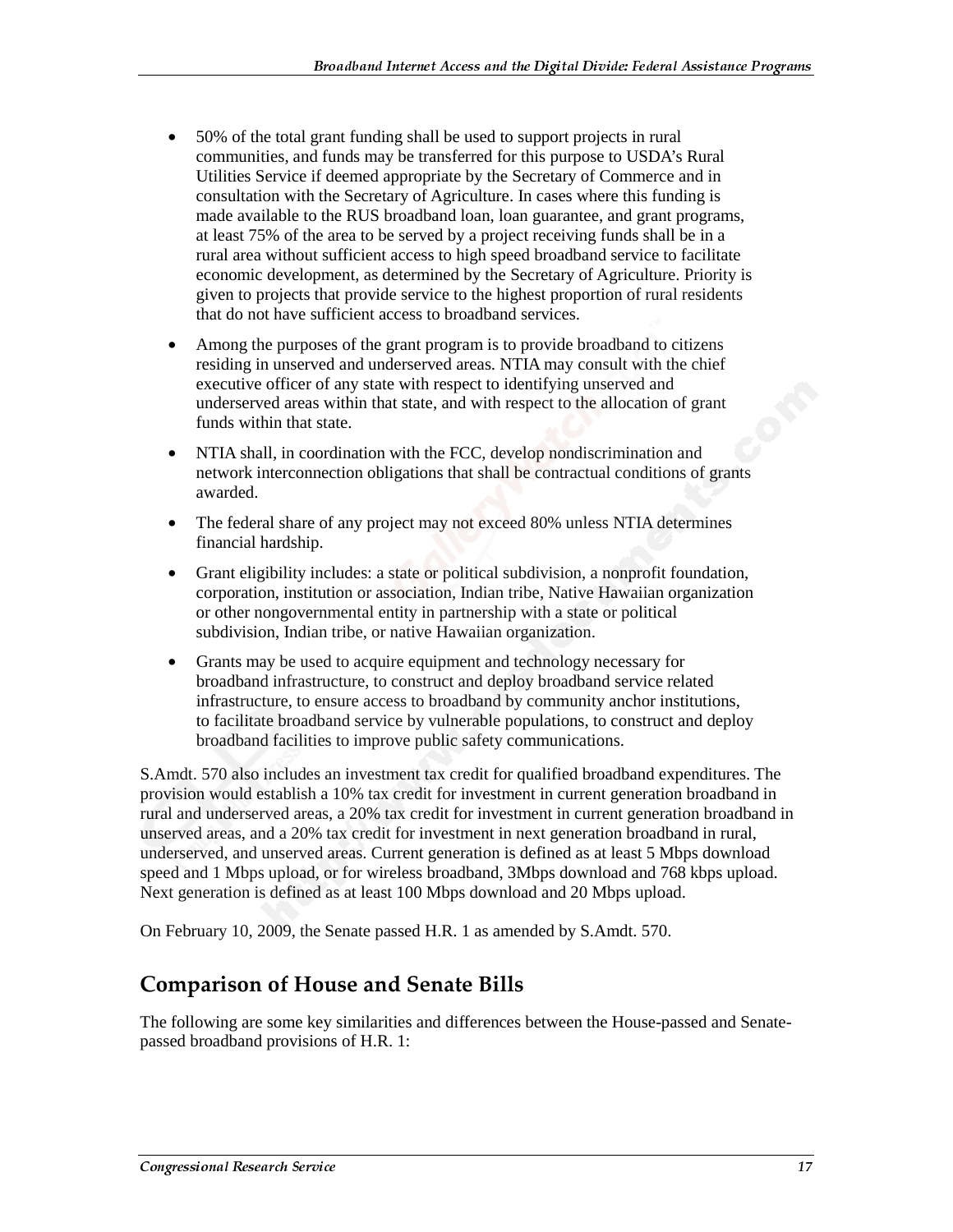- both the House and Senate bills would rely primarily on grants as a strategy to stimulate broadband deployment – House total funding is \$6 billion, Senate total is \$7 billion;
- House would provide \$3.175 billion to NTIA and \$2.825 billion to RUS broadband programs; Senate provides all funding to NTIA, but directs that 50% should finance projects in rural areas, DOC can transfer this funding in part to the RUS broadband loan and grant programs if deemed appropriate;
- both the House and Senate bills would provide \$350 million to NTIA for funding the Broadband Data Improvement Act and to develop a national broadband inventory map;
- Senate specifically sets aside not less than \$200 million for competitive grants for expanding public computer center capacity (including at community colleges and public libraries) and not less than \$250 million to encourage sustainable adoption of broadband service; funding is not specifically set aside for these purposes in the House bill;
- Senate has a 20% matching requirement for grant recipients (which can be waived in case of financial hardship); House doesn't have a matching requirement but cites a 20% match as a positive consideration when assessing grant applications;
- House sets funding allocation percentages for Broadband Technology Opportunity grants based on minimum broadband speed requirements (download and upload) and whether area is unserved or underserved, directs FCC to define "unserved" and "underserved" within 45 days; Senate doesn't prescribe allocations based on minimum download/upload speeds and whether an area is unserved or underserved, instead directs NTIA to consult with each state to identify unserved and underserved areas as well as the appropriate allocation of grant funds within that state;
- House mandates "open access" requirement for grant projects and requires that projects adhere to FCC's net neutrality principles, directs FCC to define "open access" and "wireless open access" within 45 days; Senate directs that NTIA shall, in coordination with the FCC, develop nondiscrimination and network interconnection obligations that shall be contractual conditions of grants awarded;
- House defines entities eligible for grants as essentially any provider of wireless or broadband service, including states or local governments; Senate defines an eligible applicant as a state or political subdivision thereof, a nonprofit foundation, corporation, institution or association, Indian tribe, Native Hawaiian organization or other nongovernmental entity in partnership with a state or political subdivision, Indian tribe, or native Hawaiian organization;
- Senate includes broadband investment tax credits: House does not include broadband tax incentives;
- House directs that 50% of grant funds are to be awarded no later than September 30, 2009; Senate directs all funds to be awarded by the end of FY2010; and
- both the House and Senate bills direct FCC to develop a national broadband plan in one year.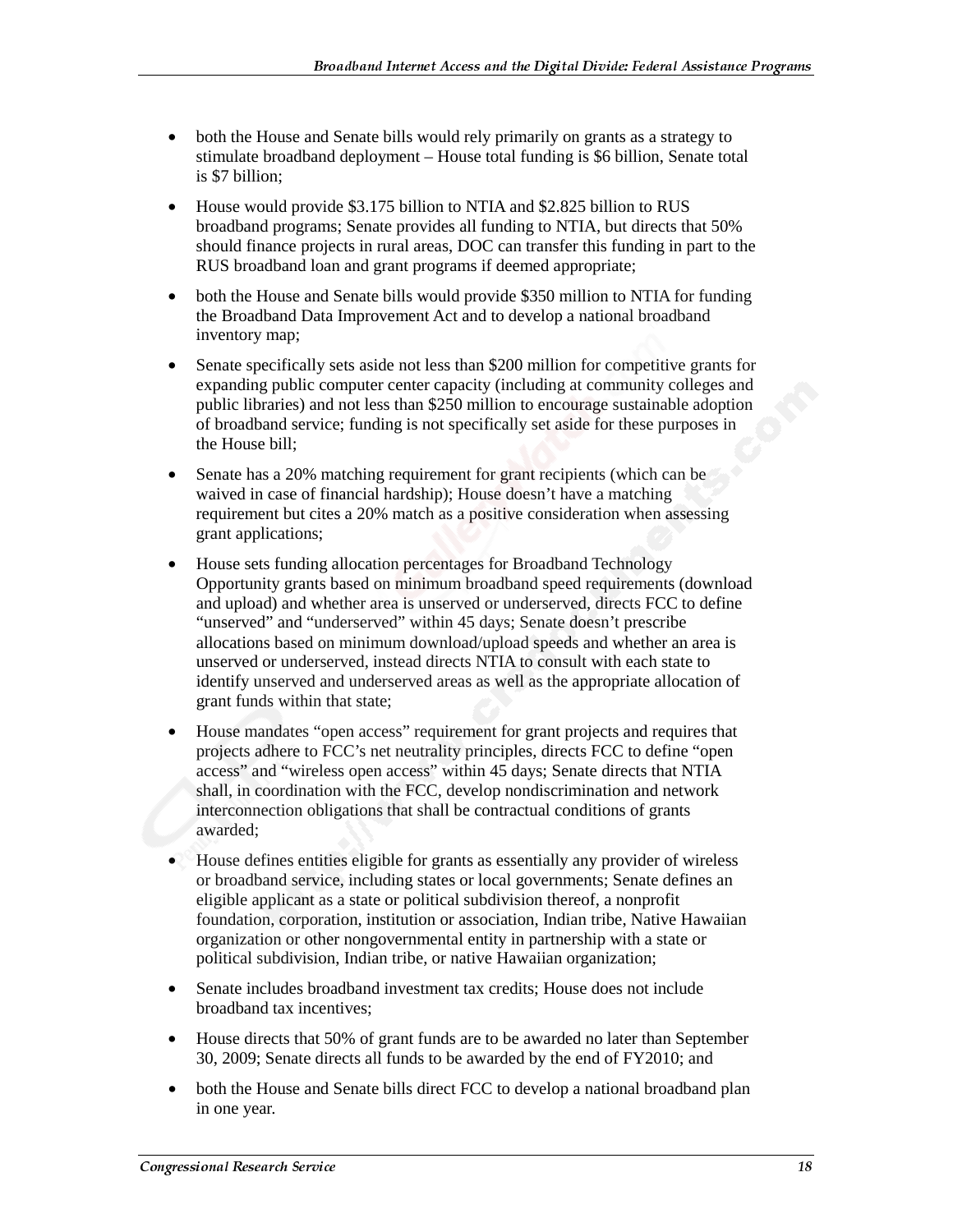### Other Legislation in the 111th Congress

**H.R. 691 (Meeks)**. Broadband Access Equality Act of 2009. Amends the Internal Revenue Code of 1986 to provide credit against income tax for businesses furnishing broadband services to underserved and rural areas. Introduced January 26, 2009; referred to Committee on Ways and Means.

**H.R. 760 (Eshoo).** Advanced Broadband Infrastructure Bond Initiative of 2009. Amends the Internal Revenue Code of 1986 to provide an income tax credit to holders of bonds financing new advanced broadband infrastructure. Introduced January 28, 2009; referred to Committee on Ways and Means and in addition to Committee on Energy and Commerce.

## **Concluding Observations**

As Congress considers various options for encouraging broadband deployment, a key issue is how to strike a balance between providing federal assistance for unserved and underserved areas where the private sector may not be providing acceptable levels of broadband service, while at the same time minimizing any deleterious effects that government intervention in the marketplace may have on competition and private sector investment. In addition to loans, loan guarantees, and grants for broadband infrastructure deployment, a wide array of policy instruments are available to policymakers including tax incentives to encourage private sector deployment, broadband bonds, demand-side incentives (such as assistance to low income families for purchasing computers), regulatory and deregulatory measures, and spectrum policy to spur roll-out of wireless broadband services. In assessing federal incentives for broadband deployment, Congress will likely consider the appropriate mix of broadband deployment incentives to create jobs in the short and long term, the extent to which incentives should target next-generation broadband technologies, the extent to which "underserved" areas with existing broadband providers should receive federal assistance, and how broadband stimulus measures might fit into the context of overall goals for a national broadband policy.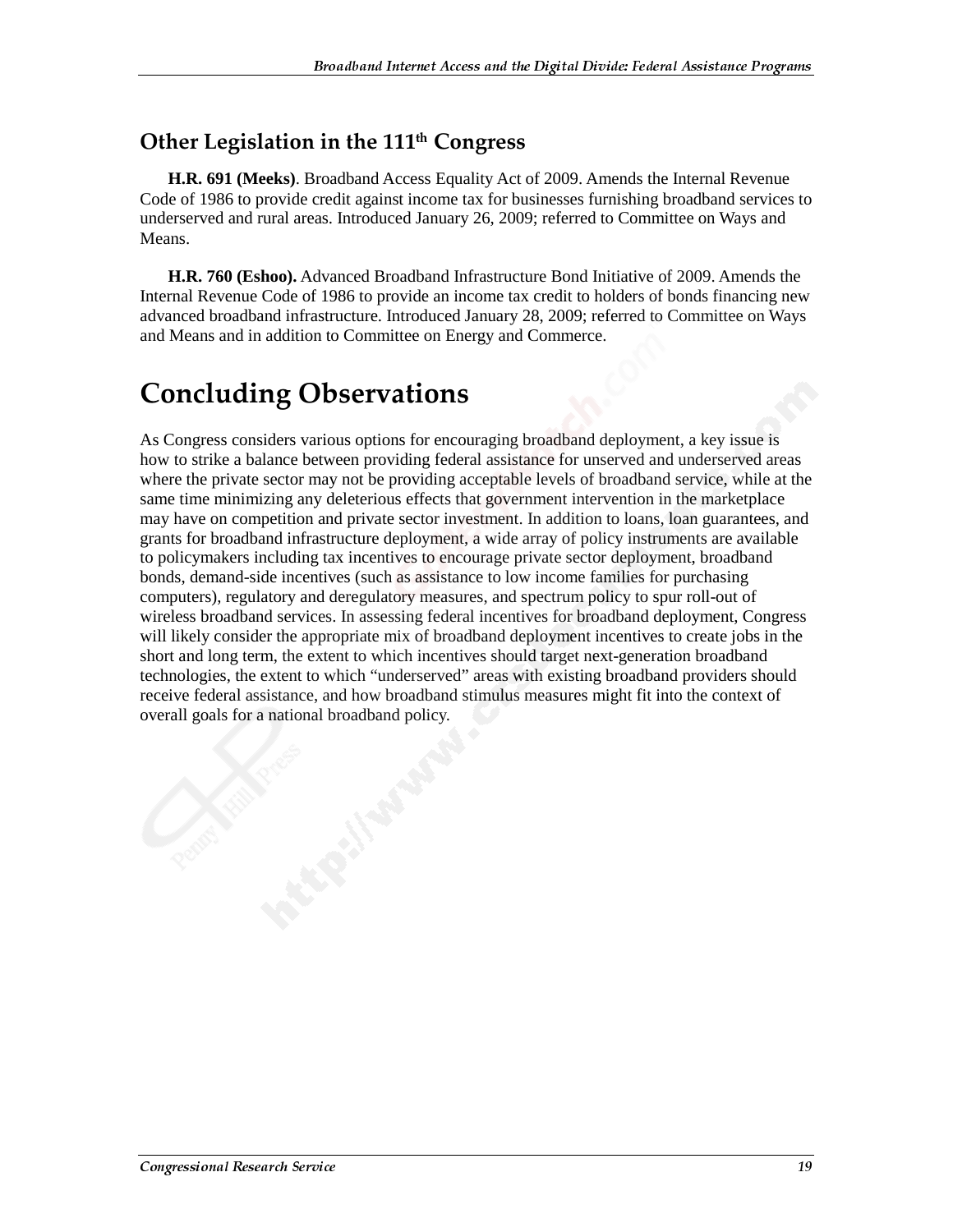| Program                                                                     | Agency                                                                                 | <b>Description</b>                                                                                                                                                                                                                                                                                        | <b>FY2008</b><br>(obligations)                                                                                                  | Web Links for More Information<br>http://12.46.245.173/cfda/cfda.html: Go<br>to "All Programs Listed Numerically"<br>and search by program |
|-----------------------------------------------------------------------------|----------------------------------------------------------------------------------------|-----------------------------------------------------------------------------------------------------------------------------------------------------------------------------------------------------------------------------------------------------------------------------------------------------------|---------------------------------------------------------------------------------------------------------------------------------|--------------------------------------------------------------------------------------------------------------------------------------------|
| <b>Public Telecommunications</b><br>Facilities-Planning and<br>Construction | National Telecommunications<br>and Information<br>Administration, Dept. of<br>Commerce | Assists in planning, acquisition, installation<br>and modernization of public<br>telecommunications facilities                                                                                                                                                                                            | \$19.5 million                                                                                                                  | http://www.ntia.doc.gov/otiahome/ptfp/<br>index.html                                                                                       |
| Investments for Public<br>Works and Economic<br>Development Facilities      | Economic Development<br>Administration, Dept. of<br>Commerce                           | Provides grants to economically distressed<br>areas for construction of public facilities and<br>infrastructure, including broadband<br>deployment and other types of<br>telecommunications enabling projects                                                                                             | \$249 million                                                                                                                   | http://www.eda.gov/                                                                                                                        |
| Rural Telephone Loans and<br>Loan Guarantees                                | Rural Utilities Service, U.S.<br>Dept. of Agriculture                                  | Provides long-term direct and guaranteed<br>loans to qualified organizations for the<br>purpose of financing the improvement,<br>expansion, construction, acquisition, and<br>operation of telephone lines, facilities, or<br>systems to furnish and improve<br>telecommunications service in rural areas | \$145 million<br>(hardship<br>loans);<br>\$250 million<br>(cost of<br>money loans);<br>\$295 million<br>(FFB Treasury<br>loans) | http://www.usda.gov/rus/telecom/index.htm                                                                                                  |
| Distance Learning and<br>Telemedicine Loans and<br>Grants                   | Rural Utilities Service, U.S.<br>Dept. of Agriculture                                  | Provides seed money for loans and grants to<br>rural community facilities (e.g., schools,<br>libraries, hospitals) for advanced<br>telecommunications systems that can provide<br>health care and educational benefits to rural<br>areas                                                                  | \$24.7 million<br>(grants)<br>\$28 million<br>(loans and<br>loan-grant<br>combinations)                                         | http://www.usda.gov/rus/telecom/dlt/dlt.htm                                                                                                |
| <b>Rural Broadband Access</b><br>Loan and Loan Guarantee<br>Program         | Rural Utilities Service, U.S.<br>Dept. of Agriculture                                  | Provides loan and loan guarantees for<br>facilities and equipment providing broadband<br>service in rural communities                                                                                                                                                                                     | \$300 million<br>(cost of<br>money loans)                                                                                       | http://www.usda.gov/rus/telecom/<br>broadband.htm                                                                                          |
| <b>Community Connect</b><br><b>Broadband Grants</b>                         | Rural Utilities Service, U.S.<br>Dept. of Agriculture                                  | Provides grants to applicants proposing to<br>provide broadband service on a "community-<br>oriented connectivity" basis to rural<br>communities of under 20,000 inhabitants.                                                                                                                             | \$13.4 million                                                                                                                  | http://www.usda.gov/rus/telecom/index.htm                                                                                                  |

#### Table 1. Selected Federal Domestic Assistance Programs Related to Telecommunications Development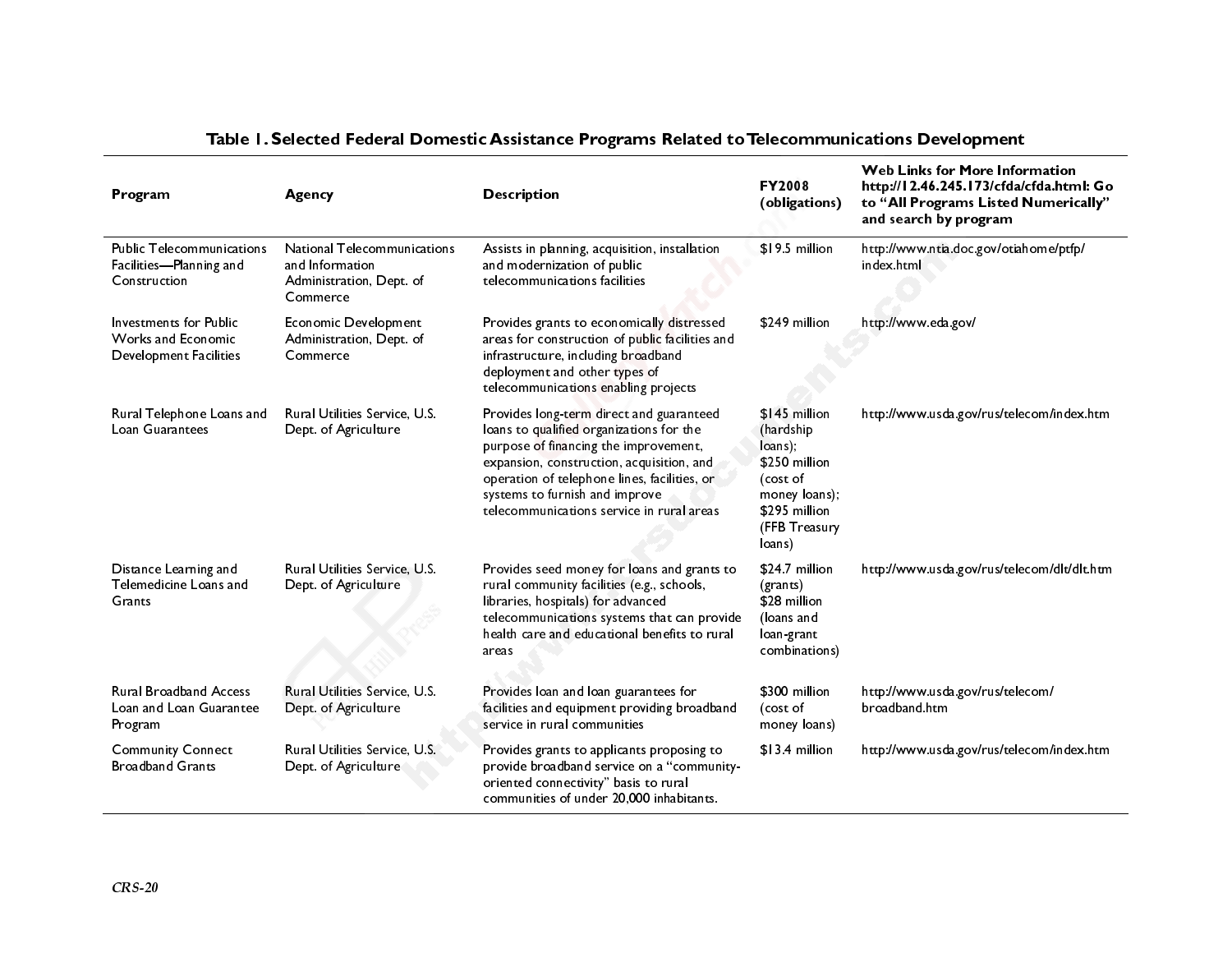| Program                                                                                     | Agency                                                                                                                                      | <b>Description</b>                                                                                                                                                                                                                                                                                                                                    | <b>FY2008</b><br>(obligations) | <b>Web Links for More Information</b><br>http://12.46.245.173/cfda/cfda.html: Go<br>to "All Programs Listed Numerically"<br>and search by program |
|---------------------------------------------------------------------------------------------|---------------------------------------------------------------------------------------------------------------------------------------------|-------------------------------------------------------------------------------------------------------------------------------------------------------------------------------------------------------------------------------------------------------------------------------------------------------------------------------------------------------|--------------------------------|---------------------------------------------------------------------------------------------------------------------------------------------------|
| <b>Education Technology</b><br><b>State Grants</b>                                          | Office of Elementary and<br>Secondary Education, Dept. of<br>Education                                                                      | Grants to State Education Agencies for<br>development of information technology to<br>improve teaching and learning in schools                                                                                                                                                                                                                        | \$267 million                  | http://www.ed.gov/Technology/TLCF/<br>index.html                                                                                                  |
| Ready to Teach                                                                              | Office of Assistant Secretary<br>for Educational Research and<br>Improvement, Dept. of<br>Education                                         | Grants to carry out a national<br>telecommunication-based program to<br>improve the teaching in core curriculum<br>areas.                                                                                                                                                                                                                             | \$10.7 million                 | http://www.ed.gov/programs/readyteach/<br>index.html                                                                                              |
| Special Education-<br>Technology and Media<br>Services for Individuals<br>with Disabilities | Office of Special Education and<br>Rehabilitative Services, Dept. of<br>Education                                                           | Supports development and application of<br>technology and education media activities for<br>disabled children and adults                                                                                                                                                                                                                              | \$39.3 million                 | http://www.ed.gov/about/offices/list/osers/<br>index.html?src=mr/                                                                                 |
| Telehealth Network<br>Grants                                                                | Health Resources and Services<br>Administration, Department of<br>Health and Human Services                                                 | Grants to develop sustainable telehealth<br>programs and networks in rural and frontier<br>areas, and in medically unserved areas and<br>populations.                                                                                                                                                                                                 | \$3.9 million                  | http://www.hrsa.gov/telehealth/                                                                                                                   |
| Medical Library Assistance                                                                  | National Library of Medicine,<br>National Institutes of Health,<br>Department of Health and<br>Human Services                               | Provides funds to train professional<br>personnel; strengthen library and information<br>services; facilitate access to and delivery of<br>health science information; plan and develop<br>advanced information networks; support<br>certain kinds of biomedical publications; and<br>conduct research in medical informatics and<br>related sciences | \$67.5 million                 | http://www.nlm.nih.gov/ep/extramural.html                                                                                                         |
| State Library Program                                                                       | Office of Library Services,<br>Institute of Museum and<br>Library Services, National<br>Foundation on the Arts and the<br><b>Humanities</b> | Grants to state library administrative<br>agencies for promotion of library services<br>that provide all users access to information<br>through State, regional, and international<br>electronic networks                                                                                                                                             | \$171.5 million                | http://www.imls.gov/grants/library/<br>lib_gsla.asp#po                                                                                            |
| Native American and<br>Native Hawaiian Library<br>Services                                  | Office of Library Services,<br>Institute of Museum and<br>Library Services, National<br>Foundation on the Arts and the<br><b>Humanities</b> | Supports library services including<br>electronically linking libraries to networks                                                                                                                                                                                                                                                                   | \$3.7 million                  | http://www.imls.gov/grants/library/lib nat.asp                                                                                                    |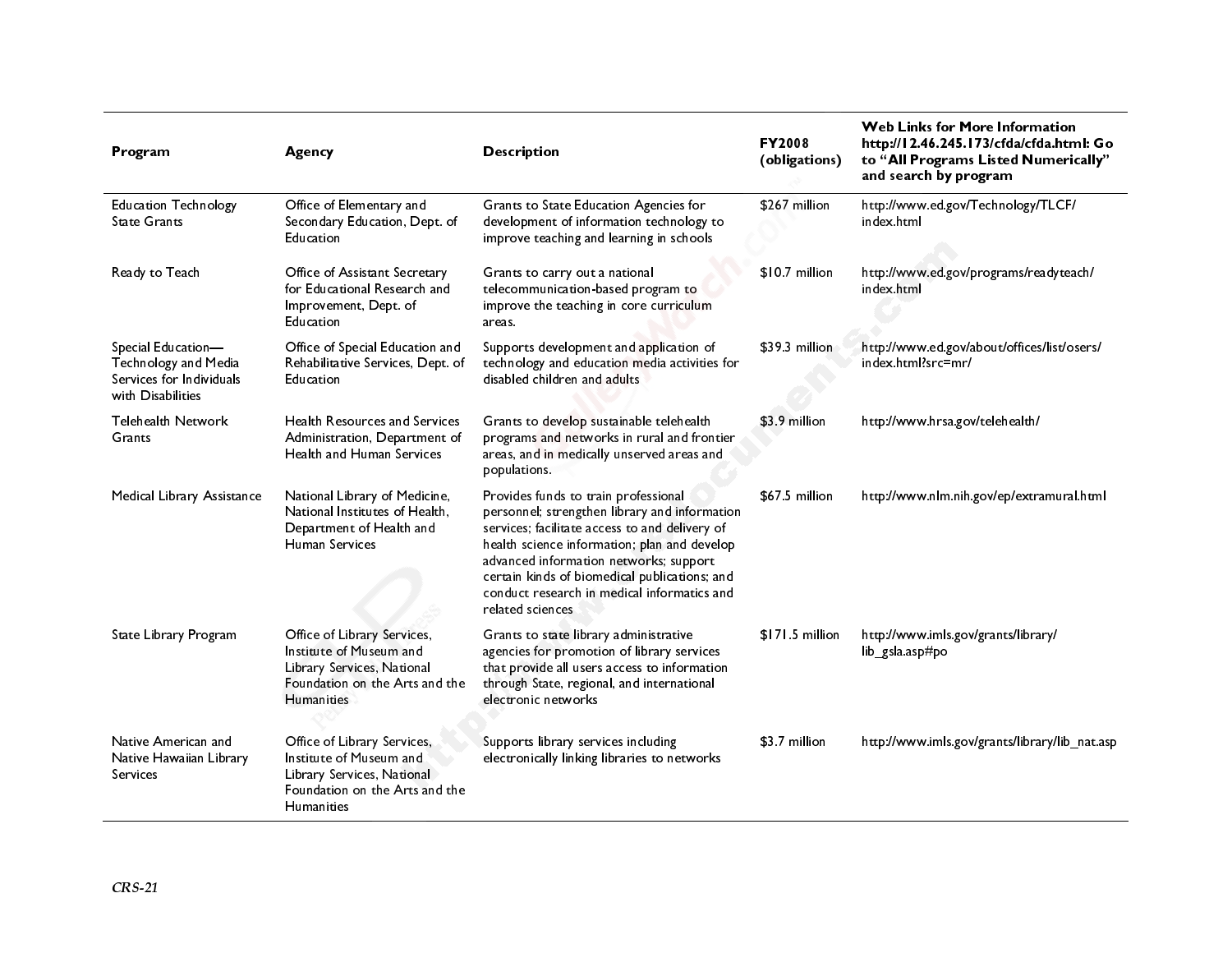| Program                            | Agency                             | <b>Description</b>                                                                                                                                                                   | <b>FY2008</b><br>(obligations) | Web Links for More Information<br>http://12.46.245.173/cfda/cfda.html: Go<br>to "All Programs Listed Numerically"<br>and search by program |
|------------------------------------|------------------------------------|--------------------------------------------------------------------------------------------------------------------------------------------------------------------------------------|--------------------------------|--------------------------------------------------------------------------------------------------------------------------------------------|
| Appalachian Area<br>Development    | Appalachian Regional<br>Commission | Provides project grants for Appalachian<br>communities to support the physical<br>infrastructure necessary for economic<br>development and improved quality of life.                 | \$73 million                   | http://www.arc.gov/index.do?nodeld=21                                                                                                      |
| Delta Area Economic<br>Development | Delta Regional Authority           | Grants to support self-sustaining economic<br>development of eight states in Mississippi<br>Delta region.                                                                            | \$7.8 million                  | http://www.dra.gov/programs/information-<br>technology                                                                                     |
| Denali Commission<br>Program       | Denali Commission                  | Provides grants through a federal and state<br>partnership designed to provide critical<br>infrastructure and utilities throughout Alaska,<br>particularly in distressed communities | \$106 million                  | http://www.denali.gov/                                                                                                                     |

Source: Prepared by CRS based on information from the Catalog of Federal Domestic Assistance.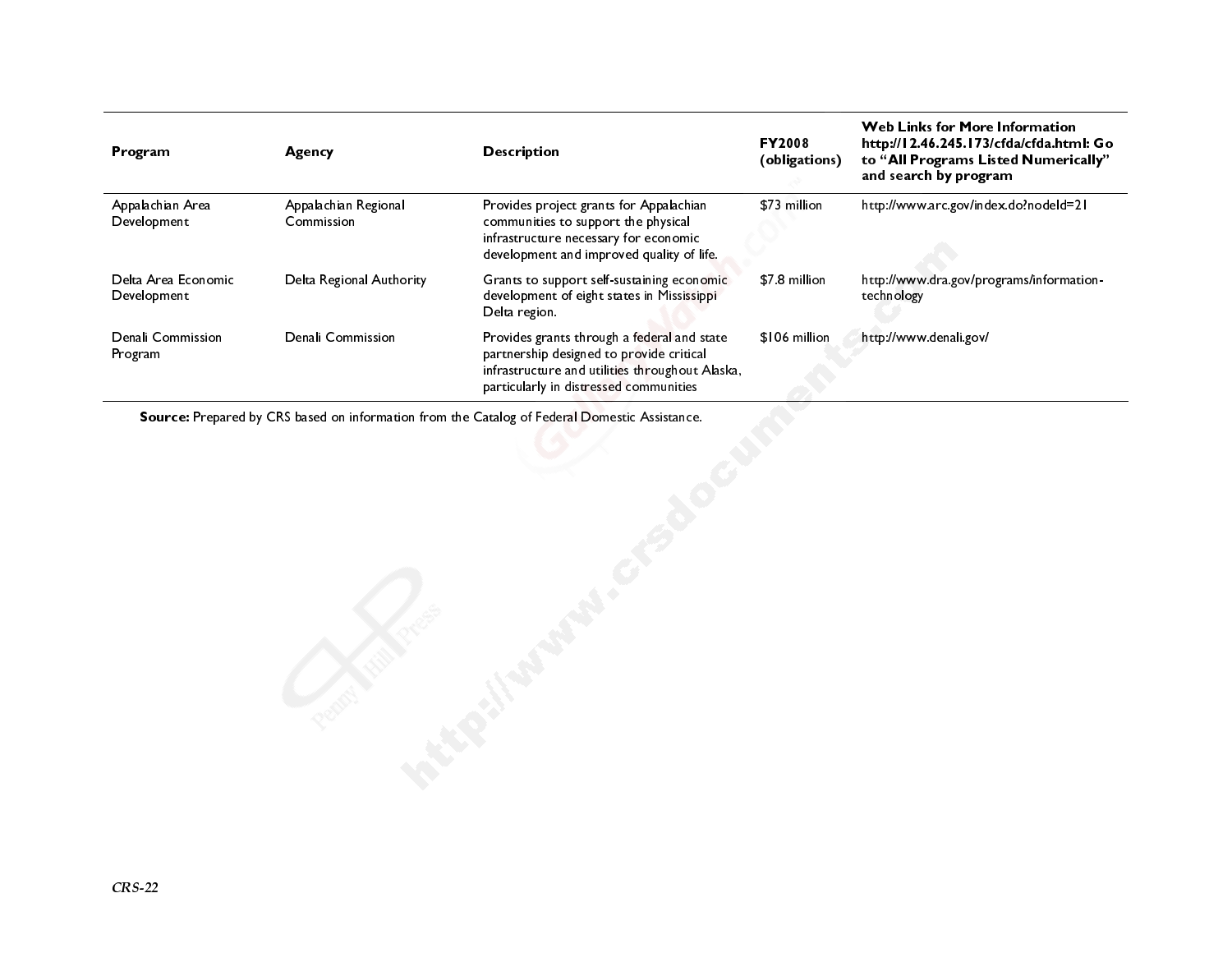| Program                                                                                                                                      | Comments                                                                                                                                                                                                                                                                                                                                                                                                                                                                                                                                                                                                                                                                                              |
|----------------------------------------------------------------------------------------------------------------------------------------------|-------------------------------------------------------------------------------------------------------------------------------------------------------------------------------------------------------------------------------------------------------------------------------------------------------------------------------------------------------------------------------------------------------------------------------------------------------------------------------------------------------------------------------------------------------------------------------------------------------------------------------------------------------------------------------------------------------|
| Rural Broadband Access Loan and<br>Loan Guarantee Program (Rural                                                                             | Programs Funding Access to Telecommunications in Underserved Areas<br>Provides loan and loan guarantees for facilities and equipment providing<br>broadband service in rural communities.                                                                                                                                                                                                                                                                                                                                                                                                                                                                                                             |
| Utilities Service, U.S. Department of<br>Agriculture)<br><b>Community Connect Broadband</b>                                                  | Provides grants to applicants proposing to provide broadband service on a                                                                                                                                                                                                                                                                                                                                                                                                                                                                                                                                                                                                                             |
| Grants (Rural Utilities Service, U.S.<br>Department of Agriculture)<br>Rural Telephone Loans and Loan                                        | "community-oriented connectivity" basis to rural communities of under<br>20,000 inhabitants.<br>Since 1995, the RUS Rural Telephone Loan and Loan Guarantee program-                                                                                                                                                                                                                                                                                                                                                                                                                                                                                                                                  |
| Guarantees (Rural Utilities Service,<br>U.S. Department of Agriculture)                                                                      | which has traditionally financed telephone voice service in rural areas under<br>5,000 inhabitants-has required that all telephone facilities receiving<br>financing must be capable of providing DSL broadband service at a rate of at<br>least I megabyte per second.                                                                                                                                                                                                                                                                                                                                                                                                                               |
| Universal Service Fund: High Cost<br>Program (Federal Communications<br>Commission)                                                          | While the USF's High Cost Program does not explicitly fund broadband<br>infrastructure, subsidies are used, in many cases, to upgrade existing<br>telephone networks.                                                                                                                                                                                                                                                                                                                                                                                                                                                                                                                                 |
| <b>Community Development Block</b>                                                                                                           | Federal Economic Development Programs Funding Broadband Access<br>In Michigan, a Digital Divide Investment Program (DDIP) combined Michigan                                                                                                                                                                                                                                                                                                                                                                                                                                                                                                                                                           |
| Grants (Department of Housing and<br>Urban Development)                                                                                      | Broadband Development Authority loans (initially \$12 million) and CDBG<br>grant funding (\$4 million) to deploy a hybrid fixed wireless and fiber<br>network in two rural counties which would make broadband affordable for<br>low to moderate income residents.                                                                                                                                                                                                                                                                                                                                                                                                                                    |
| Indian Community Development<br><b>Block Grants (Department of Housing</b><br>and Urban Development)                                         | In 2005, the HUD awarded the Coquille Indian Tribe a \$421,354 grant used<br>to fund the Coquille Broadband Technology Infrastructure Project. The<br>project will allow for improved connectivity for reservation residents,<br>improvements in rural community access, and potentially increased wireless<br>Internet access for the Tribal and surrounding communities.                                                                                                                                                                                                                                                                                                                            |
| Grants for Public Works and<br><b>Economic Development Facilities</b><br>(Economic Development<br>Administration, Department of<br>Commerce) | Supports the proliferation of broadband networks as a key priority for<br>regional economic growth. Examples: \$6 million grant to a company in<br>Virginia for investment in 300 miles of fiber optic cable in nine counties and<br>three cities; \$2 million grant to companies in Vermont to help build a 424<br>mile fiber optic broadband network in rural northern Vermont; and \$270<br>thousand to support a Rhode Island Wireless Innovation Networks project.<br>EDA encourages communities eligible for RUS programs to access that first<br>before applying for EDA investment dollars.                                                                                                   |
| Appalachian Regional Commission                                                                                                              | The Appalachian Regional Development Act Amendments of 2002<br>reauthorized ARC for five years and created specific authority for a Region-<br>wide initiative to bridge the telecommunications and technology gap                                                                                                                                                                                                                                                                                                                                                                                                                                                                                    |
|                                                                                                                                              | between the Appalachian Region and the rest of the United States.<br>Supported a telecommunications initiative (\$33 million over five year<br>period) which includes projects such as: a regional fiber network across<br>northeast Mississippi; wireless demonstrations in rural New York, Ohio,<br>Pennsylvania, Virginia, West Virginia, and Georgia; and a regionwide effort in<br>Kentucky to compile an inventory of broadband access across the 51<br>Appalachian counties and work with the private sector to substantially<br>increase broadband coverage. In Maryland, a county-wide high-speed<br>wireless network, funded by ARC over several years, now serves over<br>4,500 customers. |
| Congressional Research Service                                                                                                               | 23                                                                                                                                                                                                                                                                                                                                                                                                                                                                                                                                                                                                                                                                                                    |
|                                                                                                                                              |                                                                                                                                                                                                                                                                                                                                                                                                                                                                                                                                                                                                                                                                                                       |
|                                                                                                                                              |                                                                                                                                                                                                                                                                                                                                                                                                                                                                                                                                                                                                                                                                                                       |
|                                                                                                                                              |                                                                                                                                                                                                                                                                                                                                                                                                                                                                                                                                                                                                                                                                                                       |
|                                                                                                                                              |                                                                                                                                                                                                                                                                                                                                                                                                                                                                                                                                                                                                                                                                                                       |
|                                                                                                                                              |                                                                                                                                                                                                                                                                                                                                                                                                                                                                                                                                                                                                                                                                                                       |
|                                                                                                                                              |                                                                                                                                                                                                                                                                                                                                                                                                                                                                                                                                                                                                                                                                                                       |
|                                                                                                                                              |                                                                                                                                                                                                                                                                                                                                                                                                                                                                                                                                                                                                                                                                                                       |
|                                                                                                                                              |                                                                                                                                                                                                                                                                                                                                                                                                                                                                                                                                                                                                                                                                                                       |
|                                                                                                                                              |                                                                                                                                                                                                                                                                                                                                                                                                                                                                                                                                                                                                                                                                                                       |
|                                                                                                                                              |                                                                                                                                                                                                                                                                                                                                                                                                                                                                                                                                                                                                                                                                                                       |
|                                                                                                                                              |                                                                                                                                                                                                                                                                                                                                                                                                                                                                                                                                                                                                                                                                                                       |
|                                                                                                                                              |                                                                                                                                                                                                                                                                                                                                                                                                                                                                                                                                                                                                                                                                                                       |
|                                                                                                                                              |                                                                                                                                                                                                                                                                                                                                                                                                                                                                                                                                                                                                                                                                                                       |
|                                                                                                                                              |                                                                                                                                                                                                                                                                                                                                                                                                                                                                                                                                                                                                                                                                                                       |
|                                                                                                                                              |                                                                                                                                                                                                                                                                                                                                                                                                                                                                                                                                                                                                                                                                                                       |
|                                                                                                                                              |                                                                                                                                                                                                                                                                                                                                                                                                                                                                                                                                                                                                                                                                                                       |
|                                                                                                                                              |                                                                                                                                                                                                                                                                                                                                                                                                                                                                                                                                                                                                                                                                                                       |
|                                                                                                                                              |                                                                                                                                                                                                                                                                                                                                                                                                                                                                                                                                                                                                                                                                                                       |
|                                                                                                                                              |                                                                                                                                                                                                                                                                                                                                                                                                                                                                                                                                                                                                                                                                                                       |
|                                                                                                                                              |                                                                                                                                                                                                                                                                                                                                                                                                                                                                                                                                                                                                                                                                                                       |
|                                                                                                                                              |                                                                                                                                                                                                                                                                                                                                                                                                                                                                                                                                                                                                                                                                                                       |
|                                                                                                                                              |                                                                                                                                                                                                                                                                                                                                                                                                                                                                                                                                                                                                                                                                                                       |
|                                                                                                                                              |                                                                                                                                                                                                                                                                                                                                                                                                                                                                                                                                                                                                                                                                                                       |
|                                                                                                                                              |                                                                                                                                                                                                                                                                                                                                                                                                                                                                                                                                                                                                                                                                                                       |
|                                                                                                                                              |                                                                                                                                                                                                                                                                                                                                                                                                                                                                                                                                                                                                                                                                                                       |
|                                                                                                                                              |                                                                                                                                                                                                                                                                                                                                                                                                                                                                                                                                                                                                                                                                                                       |
|                                                                                                                                              |                                                                                                                                                                                                                                                                                                                                                                                                                                                                                                                                                                                                                                                                                                       |
|                                                                                                                                              |                                                                                                                                                                                                                                                                                                                                                                                                                                                                                                                                                                                                                                                                                                       |
|                                                                                                                                              |                                                                                                                                                                                                                                                                                                                                                                                                                                                                                                                                                                                                                                                                                                       |
|                                                                                                                                              |                                                                                                                                                                                                                                                                                                                                                                                                                                                                                                                                                                                                                                                                                                       |
|                                                                                                                                              |                                                                                                                                                                                                                                                                                                                                                                                                                                                                                                                                                                                                                                                                                                       |
|                                                                                                                                              |                                                                                                                                                                                                                                                                                                                                                                                                                                                                                                                                                                                                                                                                                                       |
|                                                                                                                                              |                                                                                                                                                                                                                                                                                                                                                                                                                                                                                                                                                                                                                                                                                                       |
|                                                                                                                                              |                                                                                                                                                                                                                                                                                                                                                                                                                                                                                                                                                                                                                                                                                                       |
|                                                                                                                                              |                                                                                                                                                                                                                                                                                                                                                                                                                                                                                                                                                                                                                                                                                                       |
|                                                                                                                                              |                                                                                                                                                                                                                                                                                                                                                                                                                                                                                                                                                                                                                                                                                                       |
|                                                                                                                                              |                                                                                                                                                                                                                                                                                                                                                                                                                                                                                                                                                                                                                                                                                                       |
|                                                                                                                                              |                                                                                                                                                                                                                                                                                                                                                                                                                                                                                                                                                                                                                                                                                                       |
|                                                                                                                                              |                                                                                                                                                                                                                                                                                                                                                                                                                                                                                                                                                                                                                                                                                                       |
|                                                                                                                                              |                                                                                                                                                                                                                                                                                                                                                                                                                                                                                                                                                                                                                                                                                                       |
|                                                                                                                                              |                                                                                                                                                                                                                                                                                                                                                                                                                                                                                                                                                                                                                                                                                                       |
|                                                                                                                                              |                                                                                                                                                                                                                                                                                                                                                                                                                                                                                                                                                                                                                                                                                                       |
|                                                                                                                                              |                                                                                                                                                                                                                                                                                                                                                                                                                                                                                                                                                                                                                                                                                                       |
|                                                                                                                                              |                                                                                                                                                                                                                                                                                                                                                                                                                                                                                                                                                                                                                                                                                                       |
|                                                                                                                                              |                                                                                                                                                                                                                                                                                                                                                                                                                                                                                                                                                                                                                                                                                                       |
|                                                                                                                                              |                                                                                                                                                                                                                                                                                                                                                                                                                                                                                                                                                                                                                                                                                                       |

#### Table 2. Selected Federal Programs Funding Broadband Access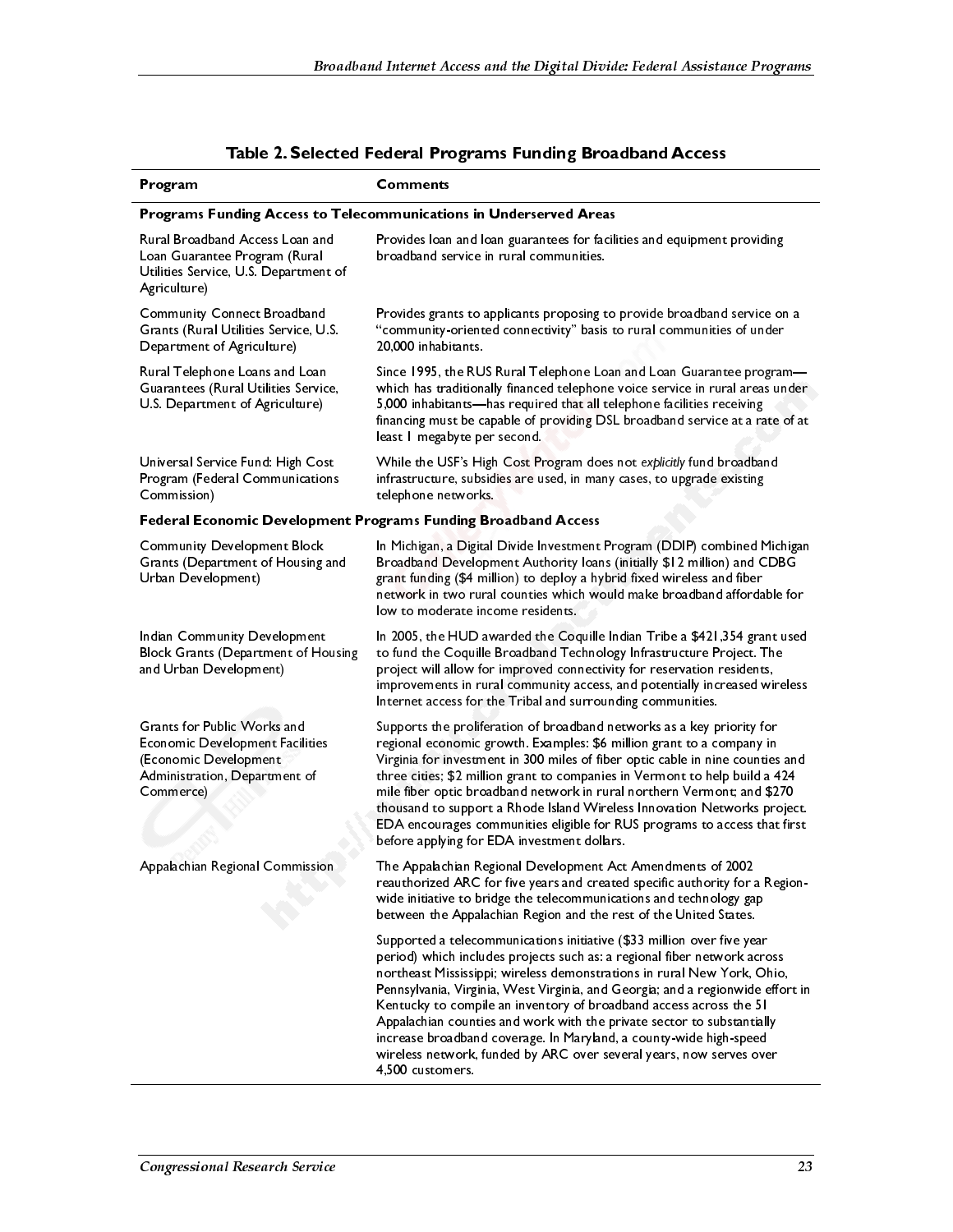| Program                                                                                                    | <b>Comments</b>                                                                                                                                                                                                                  |
|------------------------------------------------------------------------------------------------------------|----------------------------------------------------------------------------------------------------------------------------------------------------------------------------------------------------------------------------------|
| Delta Regional Authority                                                                                   | During a strategic planning retreat in February 2005, the DRA board<br>determined that one of the authority's three top policy priorities would be<br>information technology. To support its policy position, the authority      |
|                                                                                                            | devoted \$150,000 to create an information technology plan for the region.                                                                                                                                                       |
| Denali Commission                                                                                          | Funded Telecommunications Survey in 2000 which was used to determine<br>the state of broadband deployment in Alaska and used as basis for applying<br>for RUS broadband assistance.                                              |
| Applications-Based Federal Programs Related to Broadband<br>Universal Service Fund: Schools and            | Used to fund broadband access for schools and libraries.                                                                                                                                                                         |
| Libraries or "E-Rate" Program<br>(Federal Communications                                                   |                                                                                                                                                                                                                                  |
| Commission)<br>Universal Service Fund: Rural Health                                                        | Used to fund broadband access for rural health care centers.                                                                                                                                                                     |
| Care Program (Federal<br>Communications Commission)                                                        |                                                                                                                                                                                                                                  |
| Distance Learning and Telemedicine<br>Program (Rural Utilities Service, U.S.<br>Department of Agriculture) | Provides seed money for loans and grants to rural community facilities (e.g.,<br>schools, libraries, hospitals) for advanced telecommunications systems that<br>can provide health care and educational benefits to rural areas. |
| Public Safety Interoperable<br>Communications Grant Program                                                | Provides funding to states and territories to enable and enhance public<br>safety agencies' interoperable communications capabilities.                                                                                           |
| (National Telecommunications and<br>Information Administration,                                            |                                                                                                                                                                                                                                  |
| Department of Commerce)<br>Telehealth Network Grants (Health                                               | Grants to develop sustainable telehealth programs and networks in rural                                                                                                                                                          |
| Resources and Services<br>Administration, Department of Health                                             | and frontier areas, and in medically unserved areas and populations.                                                                                                                                                             |
| and Human Services)<br>Public Telecommunications Facilities                                                | Grants for public television, public radio, and nonbroadcast distance learning                                                                                                                                                   |
| Program (National<br>Telecommunications and Information<br>Administration, Department of                   | projects.                                                                                                                                                                                                                        |
| Commerce)<br>Education technology programs                                                                 | Examples include Education Technology State Grants, Ready to Teach.                                                                                                                                                              |
| (Department of Education)<br>State Library Grants (Office of Library                                       | Grants to state library administrative agencies for promotion of library                                                                                                                                                         |
| Services, Institute of Museum and<br>Library Services, National Foundation                                 | services that provide all users access to information through State, regional,<br>and international electronic networks.                                                                                                         |
| on the Arts and the Humanities)<br>Medical Library Assistance (National                                    | Provides funds to train professional personnel; strengthen library and                                                                                                                                                           |
| Library of Medicine, National<br>Institutes of Health, Department of<br>Health and Human Services)         | information services; facilitate access to and delivery of health science<br>information; plan and develop advanced information networks; support<br>certain kinds of biomedical publications; and conduct research in medical   |
|                                                                                                            | informatics and related sciences.<br>c11173008                                                                                                                                                                                   |
|                                                                                                            |                                                                                                                                                                                                                                  |
|                                                                                                            |                                                                                                                                                                                                                                  |
|                                                                                                            |                                                                                                                                                                                                                                  |
|                                                                                                            |                                                                                                                                                                                                                                  |
| Congressional Research Service                                                                             | 24                                                                                                                                                                                                                               |
|                                                                                                            |                                                                                                                                                                                                                                  |
|                                                                                                            |                                                                                                                                                                                                                                  |
|                                                                                                            |                                                                                                                                                                                                                                  |
|                                                                                                            |                                                                                                                                                                                                                                  |
|                                                                                                            |                                                                                                                                                                                                                                  |
|                                                                                                            |                                                                                                                                                                                                                                  |
|                                                                                                            |                                                                                                                                                                                                                                  |
|                                                                                                            |                                                                                                                                                                                                                                  |
|                                                                                                            |                                                                                                                                                                                                                                  |
|                                                                                                            |                                                                                                                                                                                                                                  |
|                                                                                                            |                                                                                                                                                                                                                                  |
|                                                                                                            |                                                                                                                                                                                                                                  |
|                                                                                                            |                                                                                                                                                                                                                                  |
|                                                                                                            |                                                                                                                                                                                                                                  |
|                                                                                                            |                                                                                                                                                                                                                                  |
|                                                                                                            |                                                                                                                                                                                                                                  |
|                                                                                                            |                                                                                                                                                                                                                                  |
|                                                                                                            |                                                                                                                                                                                                                                  |
|                                                                                                            |                                                                                                                                                                                                                                  |
|                                                                                                            |                                                                                                                                                                                                                                  |
|                                                                                                            |                                                                                                                                                                                                                                  |
|                                                                                                            |                                                                                                                                                                                                                                  |
|                                                                                                            |                                                                                                                                                                                                                                  |
|                                                                                                            |                                                                                                                                                                                                                                  |
|                                                                                                            |                                                                                                                                                                                                                                  |
|                                                                                                            |                                                                                                                                                                                                                                  |
|                                                                                                            |                                                                                                                                                                                                                                  |
|                                                                                                            |                                                                                                                                                                                                                                  |
|                                                                                                            |                                                                                                                                                                                                                                  |
|                                                                                                            |                                                                                                                                                                                                                                  |
|                                                                                                            |                                                                                                                                                                                                                                  |
|                                                                                                            |                                                                                                                                                                                                                                  |
|                                                                                                            |                                                                                                                                                                                                                                  |
|                                                                                                            |                                                                                                                                                                                                                                  |
|                                                                                                            |                                                                                                                                                                                                                                  |
|                                                                                                            |                                                                                                                                                                                                                                  |
|                                                                                                            |                                                                                                                                                                                                                                  |
|                                                                                                            |                                                                                                                                                                                                                                  |
|                                                                                                            |                                                                                                                                                                                                                                  |
|                                                                                                            |                                                                                                                                                                                                                                  |
|                                                                                                            |                                                                                                                                                                                                                                  |
|                                                                                                            |                                                                                                                                                                                                                                  |
|                                                                                                            |                                                                                                                                                                                                                                  |
|                                                                                                            |                                                                                                                                                                                                                                  |
|                                                                                                            |                                                                                                                                                                                                                                  |
|                                                                                                            |                                                                                                                                                                                                                                  |
|                                                                                                            |                                                                                                                                                                                                                                  |
|                                                                                                            |                                                                                                                                                                                                                                  |
|                                                                                                            |                                                                                                                                                                                                                                  |
|                                                                                                            |                                                                                                                                                                                                                                  |
|                                                                                                            |                                                                                                                                                                                                                                  |
|                                                                                                            |                                                                                                                                                                                                                                  |
|                                                                                                            |                                                                                                                                                                                                                                  |
|                                                                                                            |                                                                                                                                                                                                                                  |
|                                                                                                            |                                                                                                                                                                                                                                  |
|                                                                                                            |                                                                                                                                                                                                                                  |
|                                                                                                            |                                                                                                                                                                                                                                  |
|                                                                                                            |                                                                                                                                                                                                                                  |
|                                                                                                            |                                                                                                                                                                                                                                  |
|                                                                                                            |                                                                                                                                                                                                                                  |
|                                                                                                            |                                                                                                                                                                                                                                  |
|                                                                                                            |                                                                                                                                                                                                                                  |
|                                                                                                            |                                                                                                                                                                                                                                  |
|                                                                                                            |                                                                                                                                                                                                                                  |
|                                                                                                            |                                                                                                                                                                                                                                  |
|                                                                                                            |                                                                                                                                                                                                                                  |
|                                                                                                            |                                                                                                                                                                                                                                  |
|                                                                                                            |                                                                                                                                                                                                                                  |
|                                                                                                            |                                                                                                                                                                                                                                  |
|                                                                                                            |                                                                                                                                                                                                                                  |
|                                                                                                            |                                                                                                                                                                                                                                  |
|                                                                                                            |                                                                                                                                                                                                                                  |
|                                                                                                            |                                                                                                                                                                                                                                  |